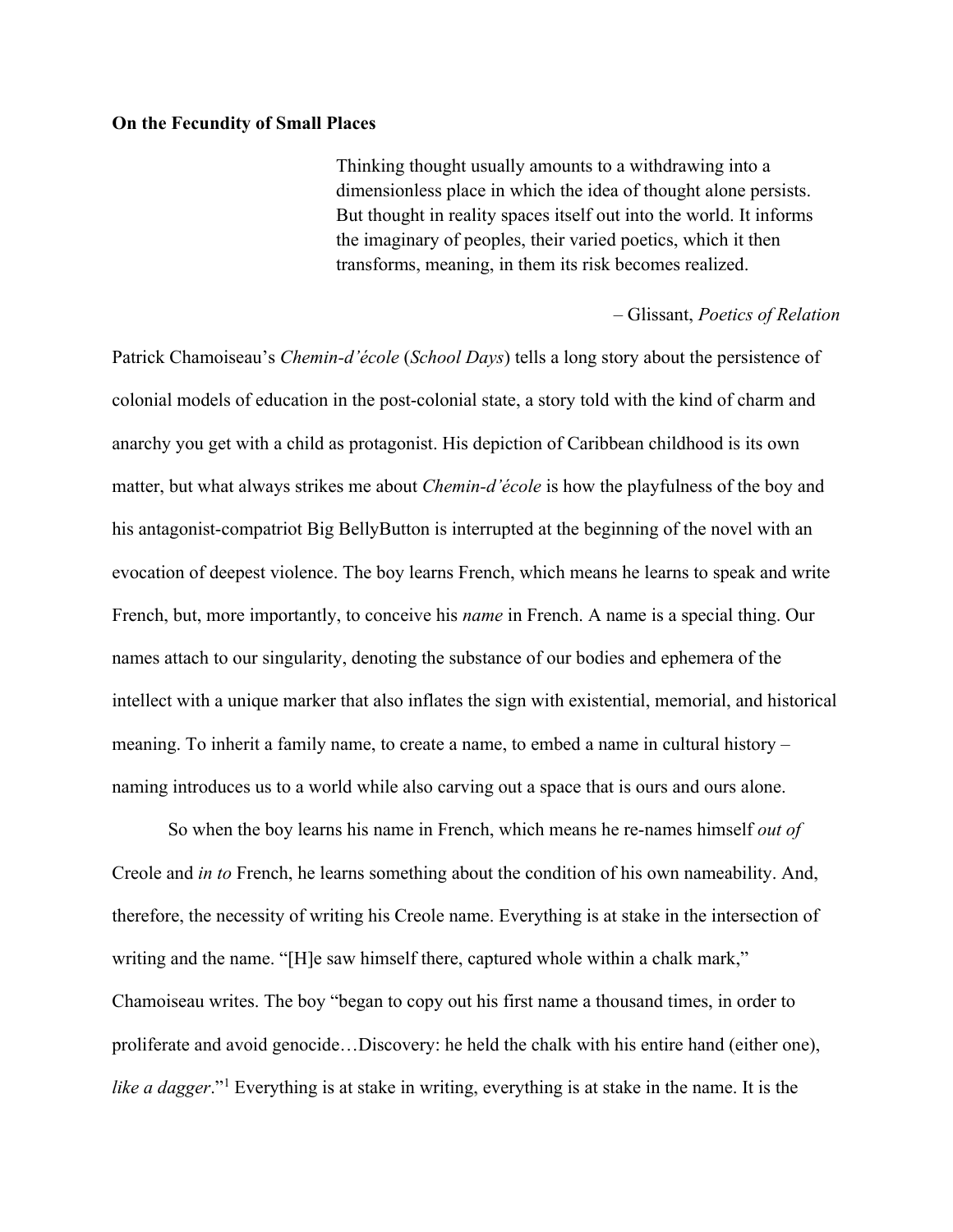condition of fecundity. In fecundity, there may be reproduction of hegemony. Or there may be its reversal in revolutionary action. But there is also fecundity as the alleviation of hegemony *as such*. This fecundity, I argue below, is comprised of movement to small places and away from the spectral power of the world as such, movement toward and toward again *this world of ours*. The small place shines. The small place needs writing. Writing like a dagger – an instrument of carving deep signs, as well as an instrument of defense.

\*

One of the more provocative aspects of Frantz Fanon's work comes in the early pages of the opening chapter of *Black Skin, White Masks* in which he theorizes the interlacing of language, thought, and colonial power. In terms of its life in the political sphere, but also in scholarship on his work, Fanon's legacy has largely been tied to his descriptions and prescriptions in *The Wretched of the Earth.* We can think here of the links drawn in that text between violence, pathology, liberation, nation-making and unmaking, and the future as a "new humanism," and how that thinking resonated across the rapidly decolonizing global south (and still does). But the opening pages of *Black Skin, White Masks* take on a different philosophical task. Fanon there articulates the problem of language in ways that seem irrevocably pessimistic. To speak, he argues, is to adopt the colonizer's language, and to adopt that language is, further, to adopt an entire world. Language is thought, thought is self. To colonize subjugated subjects, the colonizer installs the colonial language in thinking, being, and knowing. A total project. This Fanon's enduringly profound insight into the intimacy of colonial, racialized violence.

Now, on the one hand, Fanon is merely picking up on trends in mid-century European thought – namely, Martin Heidegger and the horizon of existential hermeneutics he puts into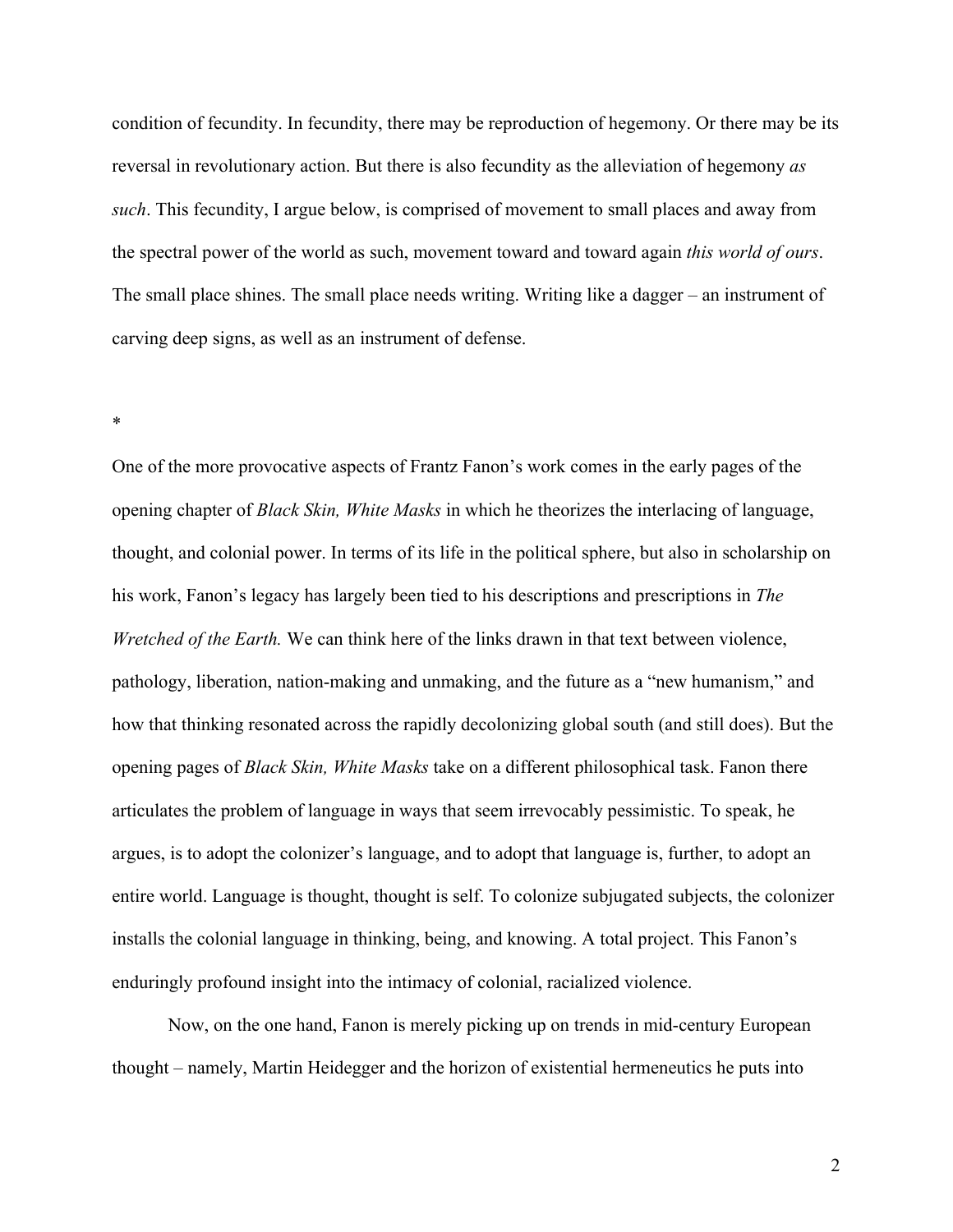motion – and, with some modifications of register, and re-purposing that trend in order to illuminate a sense of anti-colonial situatedness. Language and world are inseparable, and this has profound consequences for the oppressed and the colonized. On the other hand, Fanon is completely rewriting that hermeneutics of language and world under the rubric of what's come to be called afropessimism, except that, rather than speculations about libidinal economies of race and vague gestures toward ontology, he routes desire, embodiment, being, and knowing through the inextricable link between word and thought. An entire ontology, epistemology, and aesthetics flow from this simple claim concering the intimacy of language and thought to colonial domination, but it also remains the unanswered question at the heart of Fanon's work: how does one write against colonialism inside the language of the colonizer? That is, how does Fanon answer himself? The suffocating character of Fanon's epistemology and ontology, which also informs his early aesthetics and cultural theory, makes it hard to breathe as a thinker. That lack of breath is the condition of revolutionary consciousness and praxis in *The Wretched of the Earth*. But it is also the condition of his apocalyptic thinking. Is there a robust and legitimate form of life at work *in the midst of* colonial domination? And where does that life find voice and perform the labor of self- and collective-expression? For surely the dominated live. Social death is never total. Or is it?

There is no real answer in Fanon's early texts. But that is not my point here. Rather, I begin with this Fanonian motif because it underscores an important theme that emerges out of the post-Fanon black Atlantic intellectual tradition: how writing is an act against genocide, how we can see negotiations over vernacular culture and language, pre-colonial practices, and transformative approaches to a broken world confront Fanon's problematic and chart a path (or paths) out? The total project of colonial domination – siting that domination in language,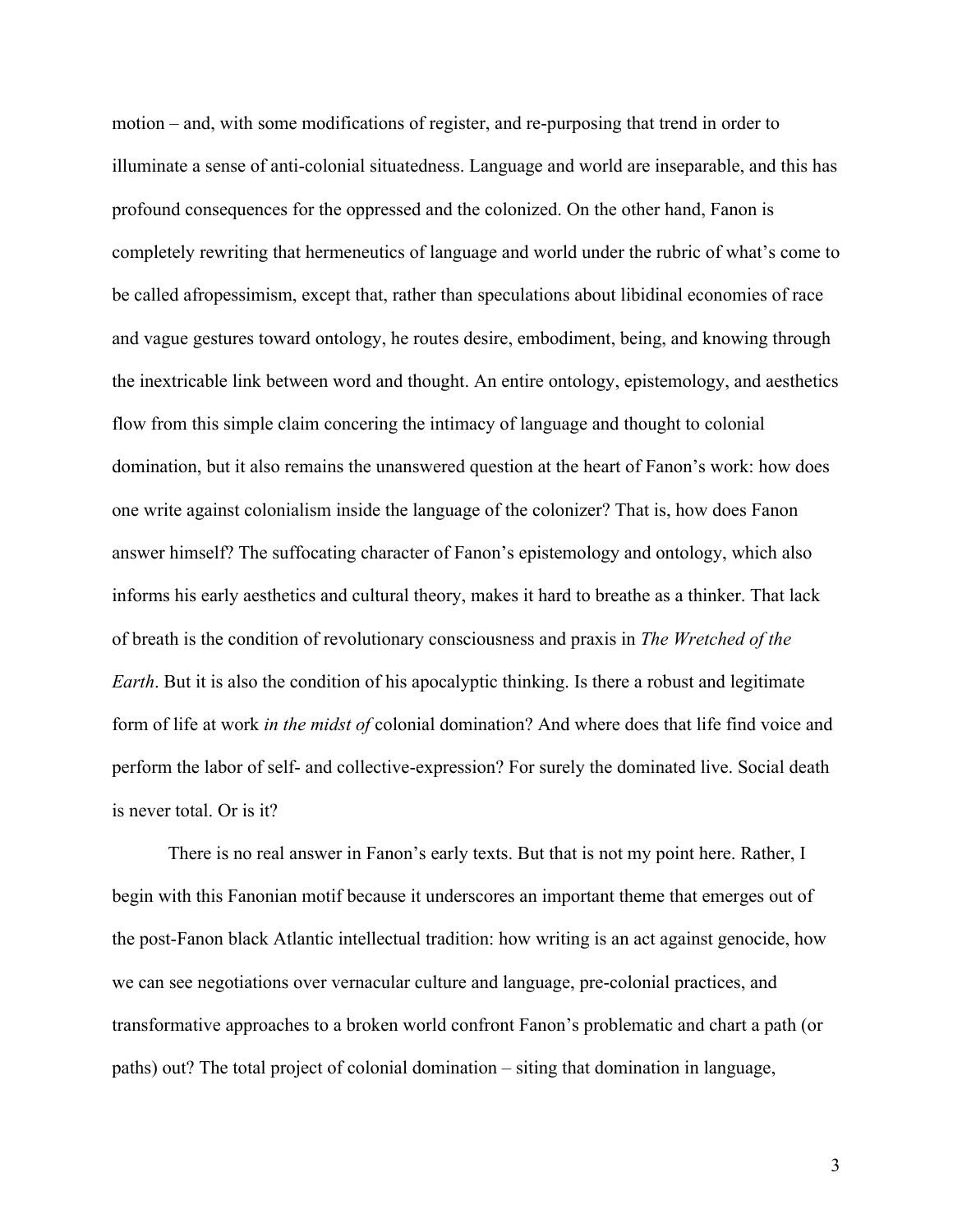thought, and its possibilities – poses the terms of liberation, and therefore a robust and vibrant site for the study of Black life, in ways Fanon never could have expected. His aversion and outright hostility to vernacular forms of life and culture conceal intensive kinds of being in the very same location as kinds of social death and other fatal anti-Black practices.

I

Are the socially dead devoid of life? Or: what is the social of social death?

Let me re-start my reflections here with three moments in the Black intellectual traditon. First, an early essay by W.E.B. Du Bois entitled "The Conservation of Races"; second, the closing remark to Aimé Césaire's essay "Culture and Colonization"; and, third, the closing moment and logic of Fanon's final work *The Wretched of the Earth*. These three moments underscore the key role played by what I call, following Césaire, "the world-stage" and its cultural and political significance in thinking Black liberation. Further, too, this notion of the world-stage is crucial for conceiving the inspirations, aspirations, and imperatives of the study of Black life – that is, of theorizing theory in Africana theory.

Du Bois' 1897 essay "The Conservation of Races" is an important precursor to his more familiar works. Written barely three decades after emancipation and just a handful of years before *Souls of Black Folk*, Du Bois' essay holds two key questions in view: what is meant by "race" and what ought "the Negro race" imagine as a future? These are of course questions that dominate Du Bois' work across his long career, but "The Conservation of Races" is particularly direct, programmatic, and declarative, proceeding from the simple observation that slavery and colonialism have stunted racial cultural growth and political progress. But neither cultural growth nor political progress are instantly restored at the moment of emancipation, and the task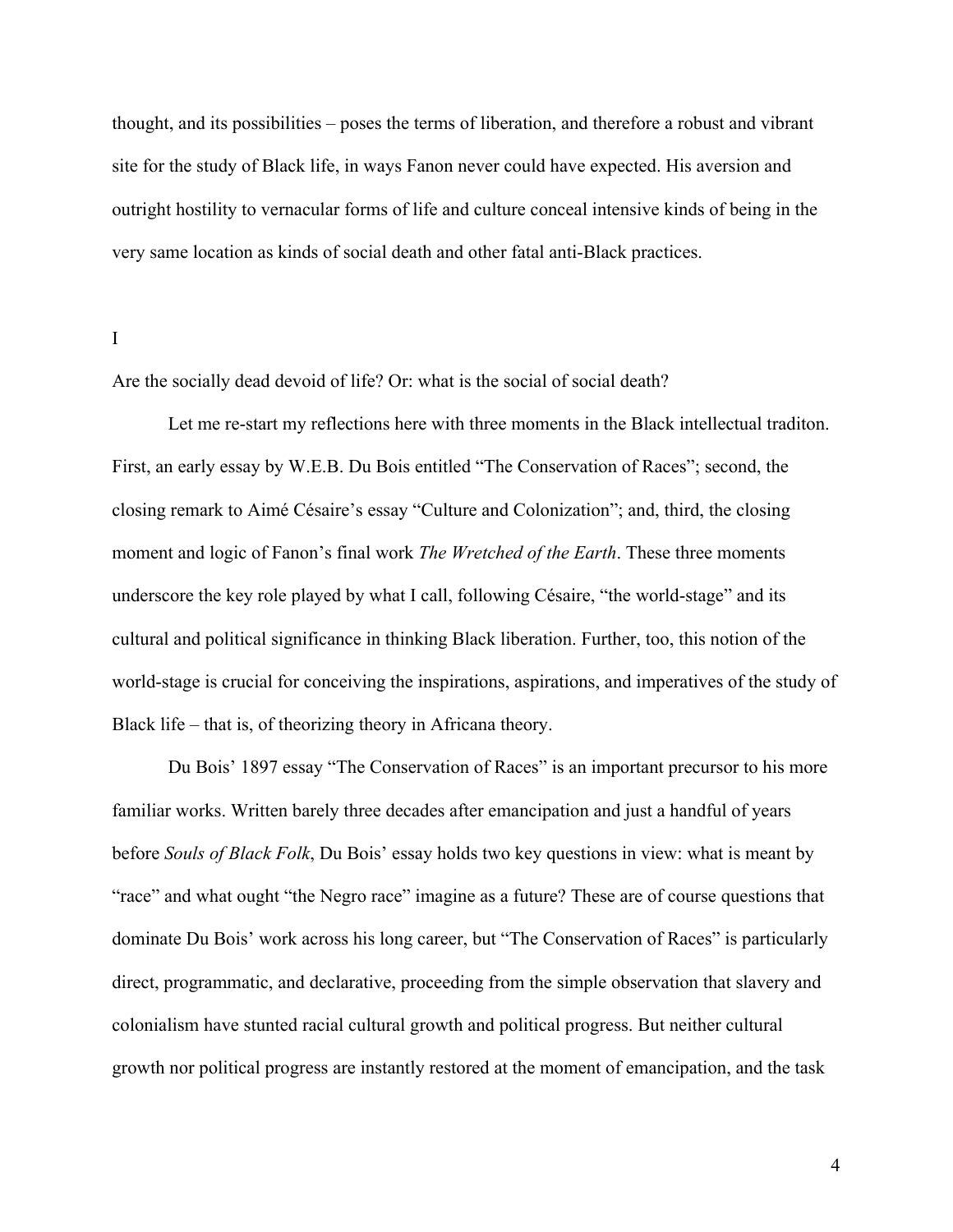of growth and progress lies not in the inversion of white consciousness, but in the expansion of Black cultural production and effort. This is also not a matter of community or diasporic concern alone. Rather, Du Bois claims, one needs to configure the future of the race in relation to the progress and achievements of companion racial groups. He writes that "some of the great races of today – particularly the Negro race – have not as yet given to civilization the full spiritual message which they are capable of giving" and that "the fact remains that the full, complete Negro message of the whole Negro race has not as yet been given to the world."2 History's trajectory has built this deficiency into the Black work, on Du Bois' account, and his argument turns in part on a late-19<sup>th</sup> century conception of race that is at once biological and cultural. The *cultural* element of racial formation is what drives Du Bois' argument with real urgency. Black people suffer not just the law and the lash, but also, and perhaps foremost, stunted cultural growth. Black people, he argues, must "rise above the pressing, but smaller questions of separate schools and cars, wage-discrimination and lynch law, to survey the whole question of race in human philosophy and to lay, on a basis of broad knowledge and careful insight, those large lines of policy and higher ideals."3 Black humanity is restored and expanded through cultural labor. And so,

We cannot reverse history; we are subject to the same natural laws as other races, and if the Negro is ever to be a factor in the world's history – if among the gaily-colored banners that deck the broad ramparts of civilization is to hang one uncompromising black, then is must be placed there by black hands, fashioned by black heads and hallowed by the travail of 200,000,000 black hearts beating in one glad song of jubilee.<sup>4</sup>

Du Bois' characteristically flowery language indicates something of the grandeur of the question. The world stage, the "broad ramparts of civilization," *lacks* Black presence, which simultaneously demeans Black people and demeans the stage itself. The early language of diaspora here, in the evocation of two hundred million Black hearts, is crucial, not simply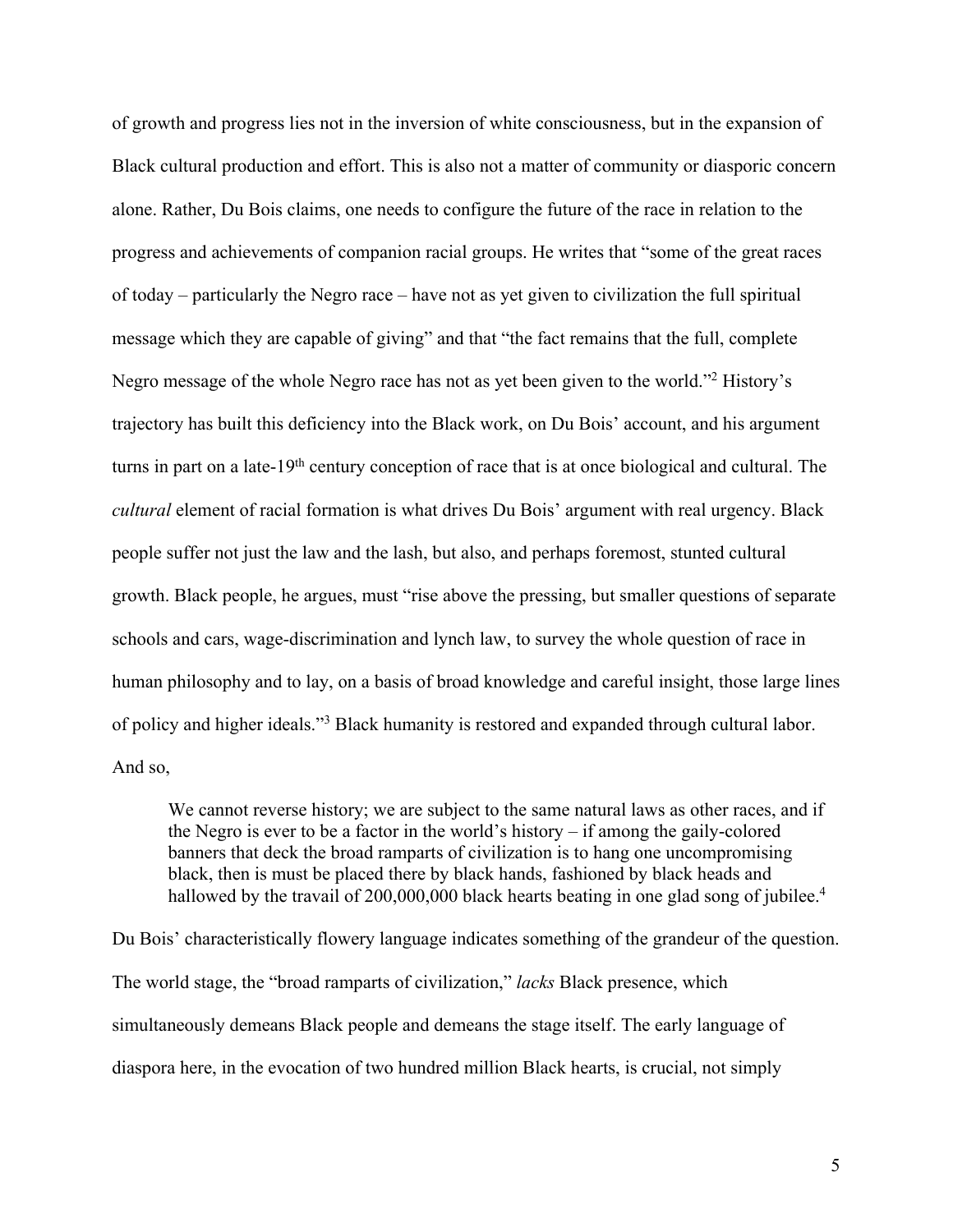because it draws on a long-debunked and deeply problematic essentialism about race, but because, more importantly here, it stages the question of the world-stage so precisely. If the world is composed of races, the stage of culture is racially coded and linked. Du Bois' proposal for the American Negro Academy is therefore the American contribution to an Atlantic world racial project. The Academy "aims at once to be the epitome and expression of the intellect of the black-blooded people of America" and "the exponent of the race ideals of one of the world's great races." (25) Diasporic labor restores racial content, expands it, and places it alongside extant forms of cultural expression across the world. The small place is surmounted by a concern for wider racial consciousness and meaning, in the interest of comparative intellectual space and common measure. The *stage* of the world-stage.

We see this same sort of logic deployed over a half century later in Césaire's essay "Culture and Colonization." Written on the occasion of the 1956 Paris Congress of Black Writers and Artists, a gathering of black Atlantic thinkers most of whom argued for forms of unity in the diaspora at a key moment in global decolonization, Césaire's leading distinction between culture (local formations) and civilization (animating spirits that bind culture differences in a single identity) structures his inquiry. The distinction allows Césaire to walk a difficult fault line between cultural difference and racial unity, which translates my language here of the small place and the world-stage. It is important that Césaire is not trying to Africanize the black Americas, but, instead, is working toward a theory of how the small places in the diaspora *appear* to be different, but in reality, at the level of civilization as a creative spirit, are the same. The scattering of seeds, after all, presupposes a common tree and root. That common tree, the civilizational spirit of Africa, orders the chaos of small places spread across the Atlantic world.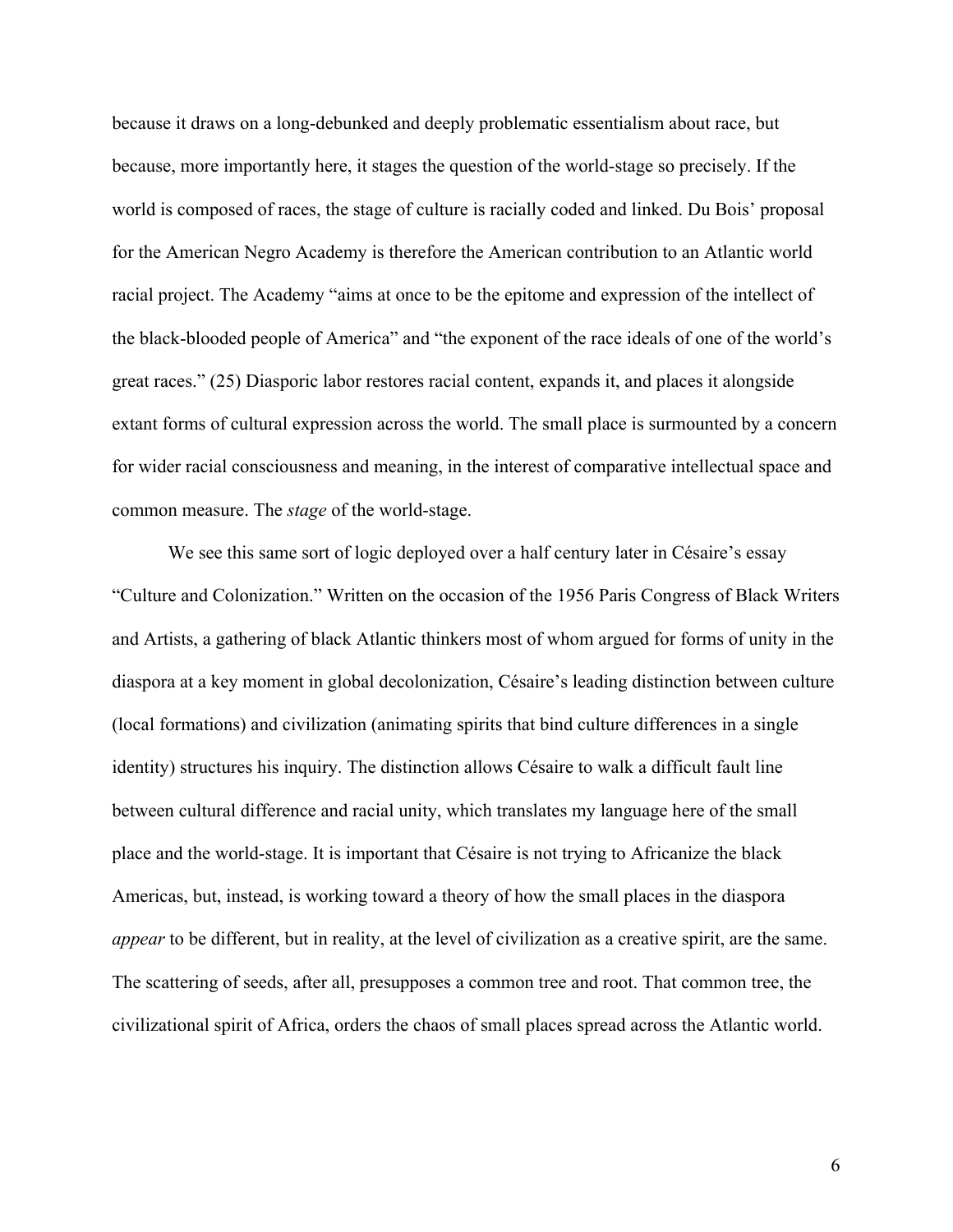And so Césaire closes his essay with an argument for diasporic identity and the kind of voice it brings to the "stage of history." He writes:

Today we are in cultural chaos. Our role is to say: free the demiurge that alone can organize this chaos into a new synthesis, a synthesis that will deserve the name of culture, a synthesis that will be the reconciliation and surpassing of old and new. We are here to say and to demand: Let the peoples speak. Let the black peoples come onto the great stage of history.<sup>5</sup>

Césaire's argument for the unity of diaspora aims at this very conclusion, a conclusion that depends on the legitimacy of the language of "civilization" and "spirit" – remnants of French vitalist life philosophy, to which so much of Césaire's (as well as Léopold Senghor's) theoretical work turns for justification.<sup>6</sup> It is also the endgame of Négritude - namely, to energize anticolonial agitation with a view toward cultural and existential transformation. Existential transformation through art and ideas is crucial for decolonization, and this atavistic and essentialist work is committed to the cultivation of Black civilizational and cultural expression. Expressive life is cultural transformation at the level of the individual and the collective, which in turn inserts the life of Black peoples into the story of History. Excessive and aspirational Black modernism, perhaps. The small place is the illness. The cure is identification, then expansion, of the elevated spirit of what *appears* as small. Redemption, cure. This is the work of Négritude and the curative function of the world-stage of history, culture, and racial self- and collective-expression.

Fanon's work, however, charts a very different path with regard to race and racial identification. For Fanon, blackness is a construct of the white gaze and, per his formulation in the Introduction to *Black Skin, White Masks,* racial categories of "white" and "black" lock consciousness down and stunt creativity itself. So, between Du Bois or Césaire and Fanon, these initially seem to be disconnected moments. Indeed, Fanon in no way appears influenced by Du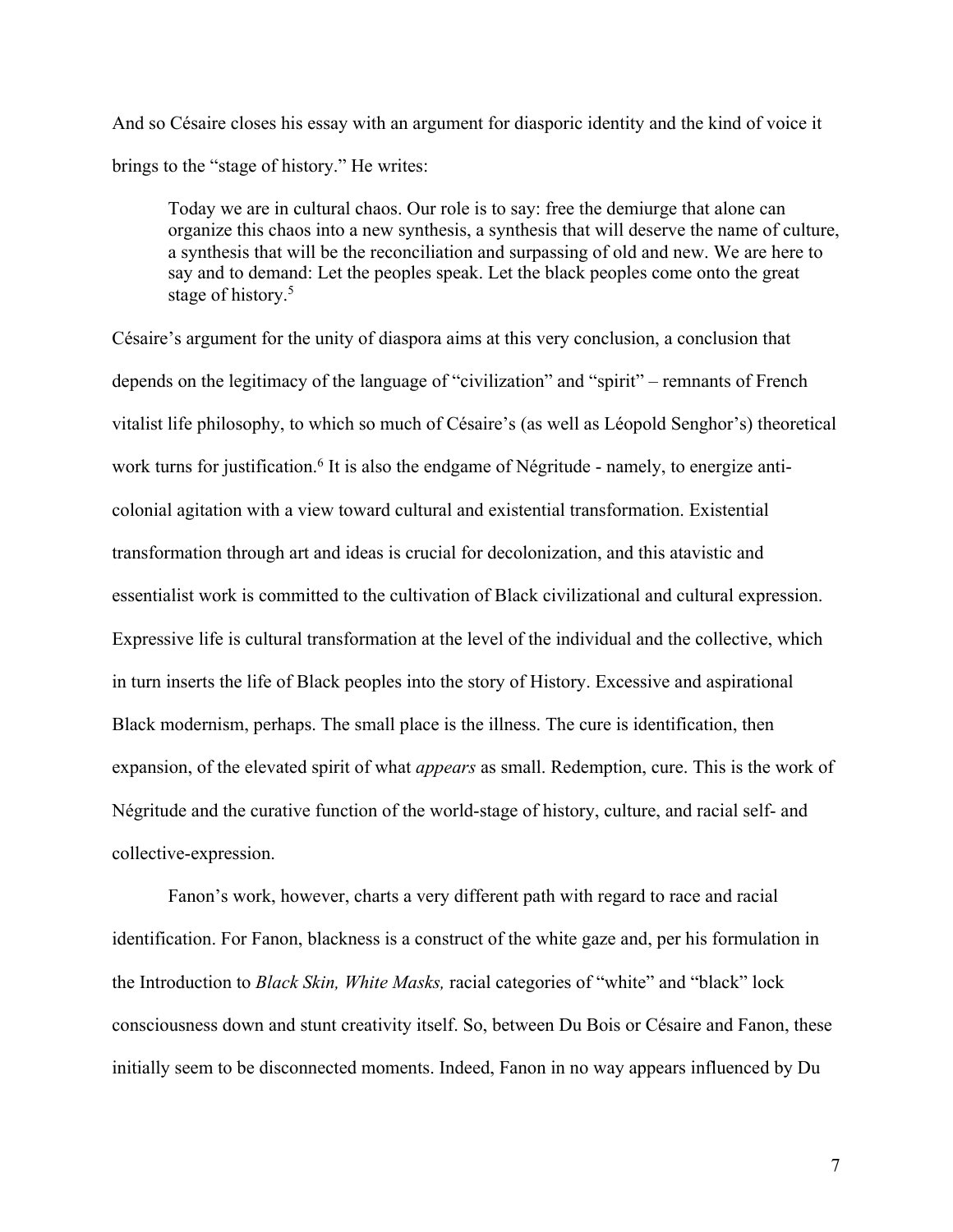Bois (theoretical convergences around notions of double-consciousness notwithstanding), and the latter's adherence to conventional, largely biological notions of race in the "Conservation of Races" stands in stark contrast to the former's repudiation of notions of race altogether. Du Bois' essentialism stands as a theoretical counterpoint to Fanon's existential phenomenology and its commitment to description and critical account of the relationship between ontology and social dynamics of power. Fanon's critique of Négritude (and thus Césaire) is well-known, following the same logic: without a robust conception of race, there is nothing legitimate to anchor talk of collective identity outside of shared political struggle. But, at the same time, all three are deeply committed to notions of the global and the world-stage, reflecting the influence of Hegel's philosophy of history, to be sure, but also a sense of what the liberation of Black folk looks like. Liberation work is work that transforms the place of Black people or the colonized – the damned and the wretched – in a world context, rebuilding what that context, that stage, looks like, how it functions, and therefore what it means for longstanding anti-Black violence and domination.

The movement toward liberation as entry on to the world-stage might proceed differently in terms of race, but Fanon shares with Du Bois and Césaire a certain contempt for the present landscape. The present, informed by the past of enslavement and colonialism, is a landscape of social death. Nothing that comes *from* that landscape, that cultural and political space, can articulate or promise liberation. Du Bois phrases this in terms of the deficiency of Black cultural life, Césaire in terms of the torpor of colonized places. For Fanon, it is the same question and answer: if colonized, antiblack space and landscape generates expression, that is an expression tied to death, to the white gaze, and therefore to the impossibility of cultural production as worldmaking. This is particularly clear when Fanon reflects on blues music in his "Racism and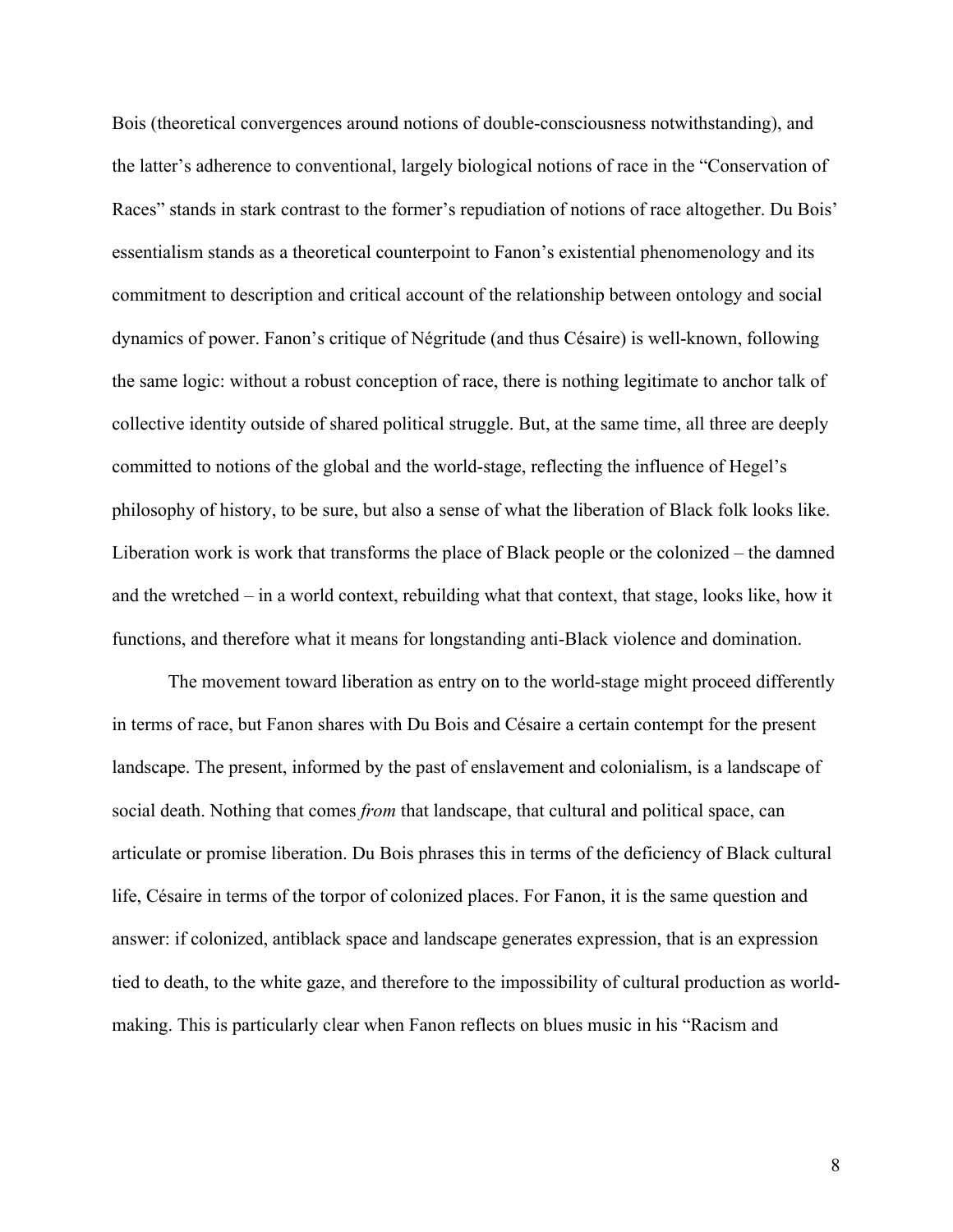Culture" essay from 1956, tying the expressive life of African American vernacular culture to the oppressor's gaze. Fanon writes:

Thus the blues - 'the black slave lament' - was offered up for the admiration of the oppressors. This modicum of stylized oppression is the exploiter's and the racist's rightful due. Without oppression and without racism you have no blues. The end of racism would sound the knell of great Negro music.

This is an important passage for understanding the prerogative of Fanonian thinking. That is, rather than a problematic or limited understanding of musical culture in the United States, this passage links Fanon's afropessimism – a claim that antiblackness (colonialism) is a total project that leaves no aspect of life untouched – to cultural formation under enslavement and segregation. *Everything produced under an antiblack regime is an expression of antiblackness*. And so the blues, rather than an expression of life, is an expression of spiritual death, something "offered up" to the oppressors because, Fanon believes, the oppressed have no sense of life and its complexity outside that gaze.

The answer to this pessimism, which *Black Skin, White Masks* for the most part leaves as utterly dispiriting, is the apocalyptic vision of cultural and political transformation in *The Wretched of the Earth*. It is interesting how that book details so many pathologies, forms of backwardness and colonial hangover, and related stuff in largely institutional terms, but is bookended by emphatic and bombastic ontological claims about violence and the new. Violence, the theme of the most famous chapter, the first, in *The Wretched of the Earth,* is redeemed by the emergence – always promised, always in a wholly open future – of a new humanism, an unprecedented sense of relation to self and other. Violence destroys, the future begins again, wholly anew. This binary shift – it is *either* recurrence of the same *or* a complete break with history and memory – reinscribes Fanon's work on the mythic world stage: *after* the apocalypse, there is the new messiah of humanism and the world it creates. For everyone. Political violence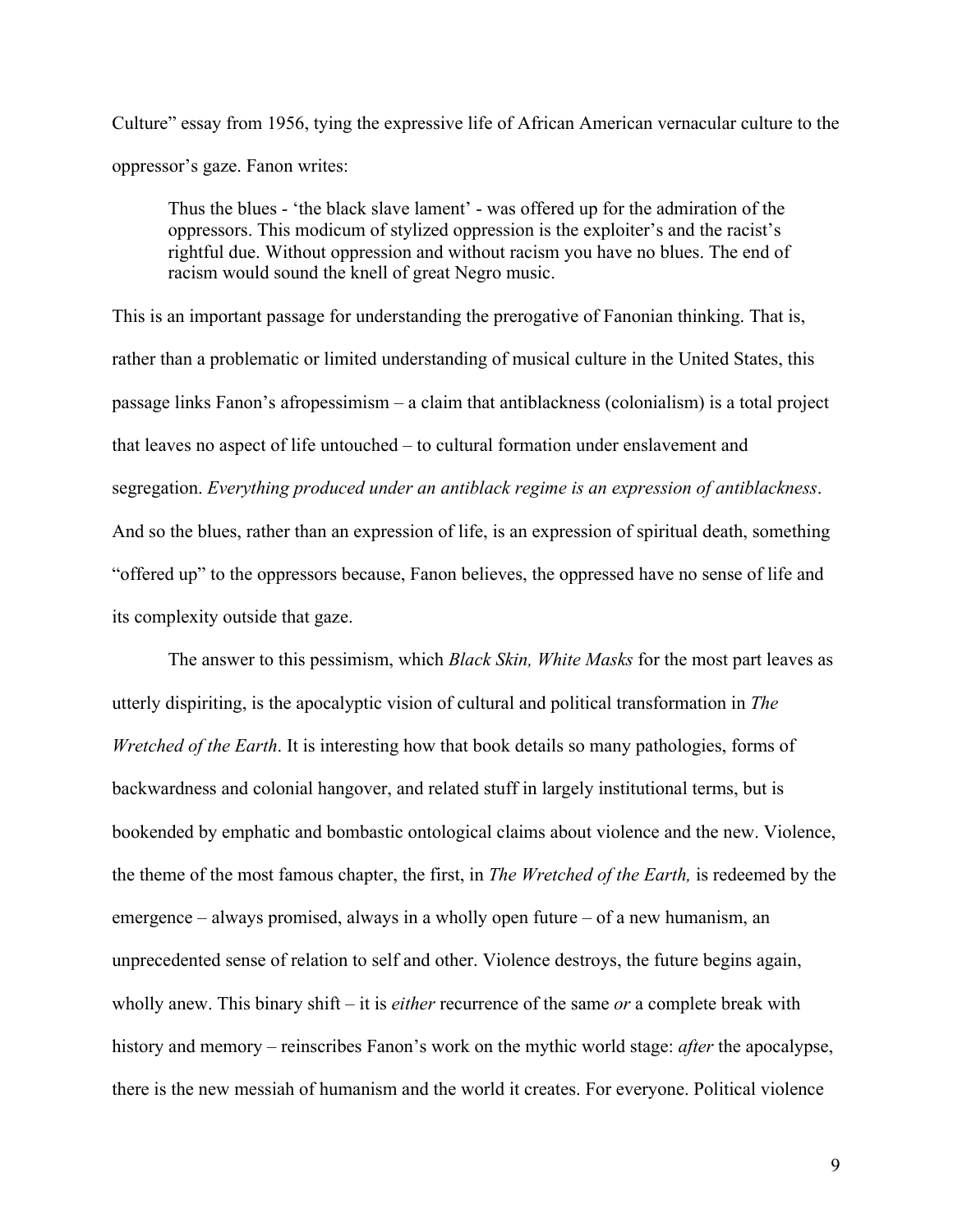aims at global, not just local, transformation. Fanon, hero of the global south. Fanon, transformer of the entire world. A new stage that hosts a new world stage.

Whatever their differences, Du Bois, Césaire, and Fanon share this demand that Black liberation be tied to an entrance into global cultural and political life. Interracial, always, even if that interracial functions only as formal comparative space. Small places, the local and the vernacular, gain meaning only in the moment the small names itself as part of a whole – culture subsumed under civilization. And that whole is that cultural formation which makes the stage a stage for the world, rather than the vernacular left to itself, which risks, inevitably, condemnation as opaque and illegitimate. The specter of measure.

In this sense, I want to argue, the notion of a world stage and the imperatives it implies or gathers to it is a quiet remnant of the very colonialism that critical Africana theory putatively seeks to displace or upend. Very much like "humanism," the notion of the world stage performs two fundamentally incompatible functions: to clear the space for comparative work and creation *and* to establish a set of measures of communicability that serve to exclude, demean, and further the work of domination. The question for the world stage is very much the question Césaire posed for humanism in *Discourse on Colonialism*: should we re-make and re-write the stage "to the measure of the world," as Césaire argued we should with humanism? Or is it better to imagined a new model of cultural production, meaning, and significance?

This problematic is brought into particularly clear focus when we consider the place of the vernacular in cultural production and meaning, and the sorts of fecundity borne by that mode of production and meaning-making. At the intersection of theorizing the world stage and the apocalyptic vision of Black futures lies a strange and estranged sense of fecundity. The orientation toward a future that elevates, or creates for the first time, Black cultural production in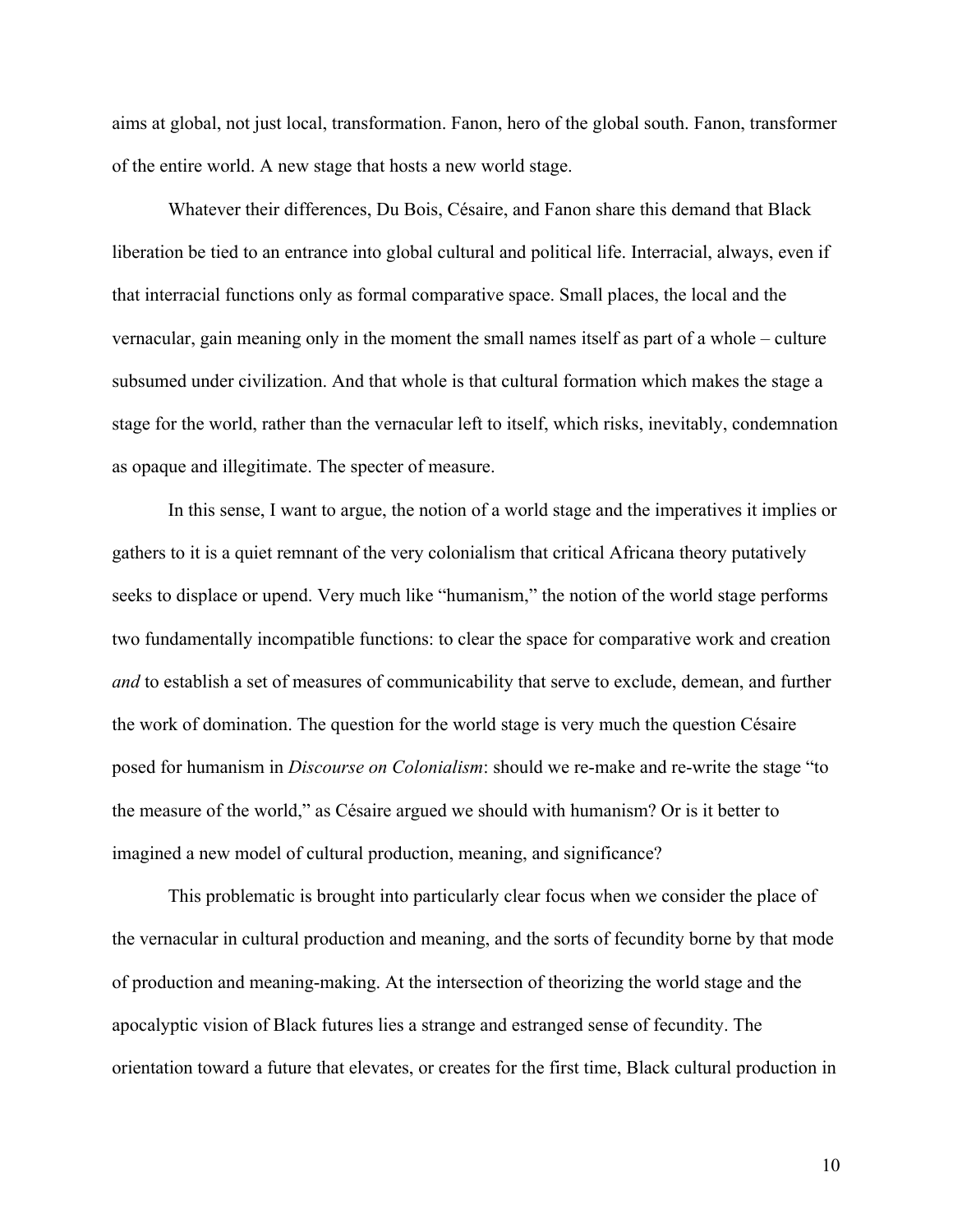relation to a global measure turns on a vision of the past and present in which the landscape of Black life is characterized by torpor, loss, and melancholy. Afropessimism, in a word. Fecundity is always something to come, something postponed, but in no way related to the melancholic, pessimistic space of loss and violence. In other words, a sense of futurity without deconstructive interruption. A pure future. An invented future. A future without the present and its past.

And yet, in that melancholic space of loss and torpor, there is also the obstinacy of life. Senses of the interstitial that lie outside the construction of anti-Black sociality, culture, and politics. What kind of fecundity emerges in that space? What kind of fecundity works in small places rather than world stages and their demands? Or: what becomes of the margin without center?

## II

Édouard Glissant's work as a poet, novelist, and critical theorist spans a fascinating time period in Caribbean thought. He was Aimé Césaire's student, attended the 1956 Congress of Black Writers and Artists, and labored initially in the horizon of Négritude, Caribbean surrealism, and Fanon's rewriting of existentialism in a black Atlantic register. But he was never to be that kind of thinker and poet. Glissant's early poetry and exploratory essays take up a very different sense of relation to place – that intersection of space or landscape and the time of historical memory – in the Caribbean, then later globalized and globalizing, context.

For Glissant, the Middle Passage and the Plantation mark a massive shift in paradigm for thinking about identity, culture, world-making, and intellectual production – the very terms of Africana theory. The Middle Passage, he argues, is comprised of three intertwined notions of the abyss: the abyss of forced departure from the continent, the abyss of the belly of the slave ship,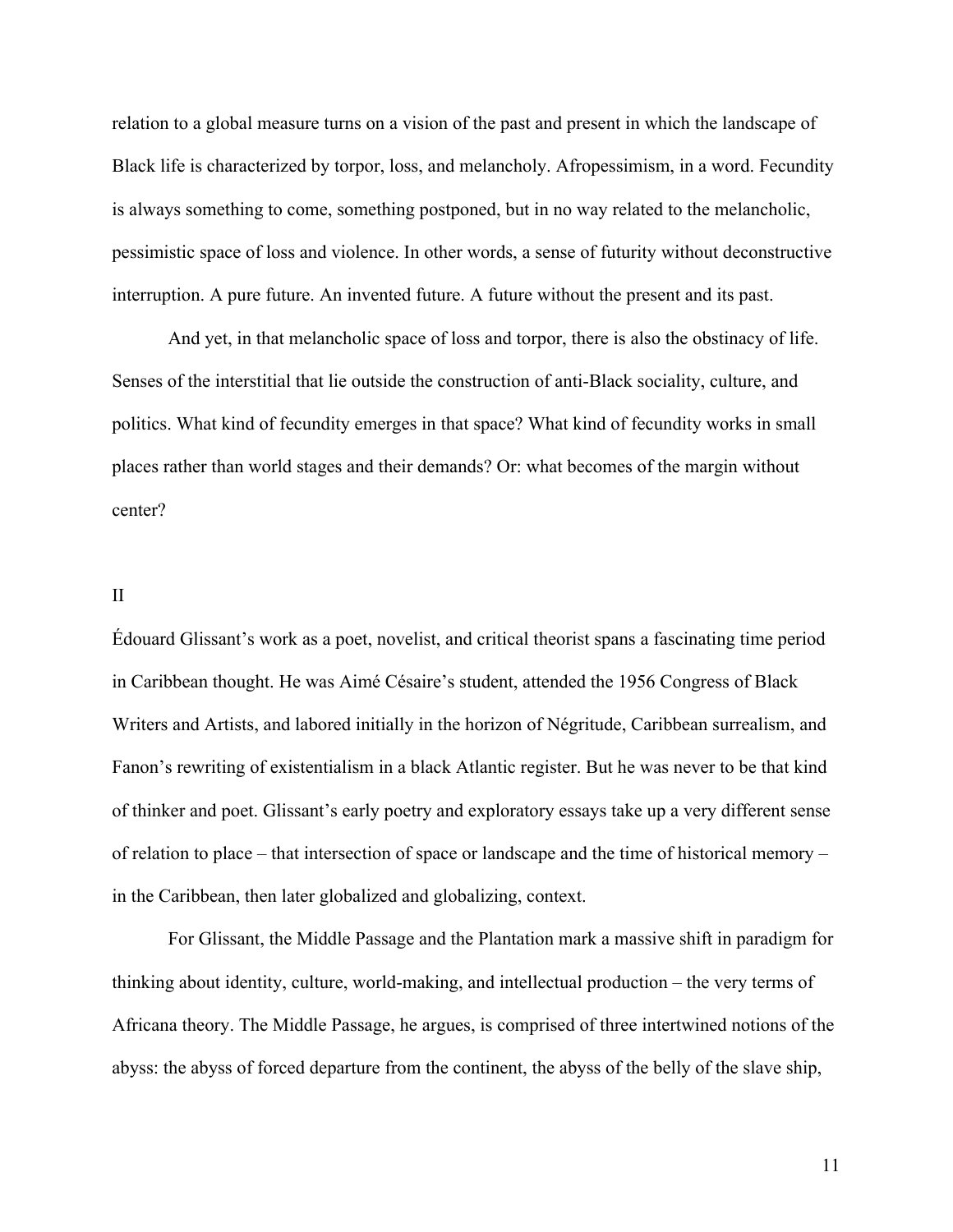and the abyss of arrival on the shoreline. *Poetics of Relation* opens with evocation of each sense toward a singular end: the unicity of beginning for Africans in the New World. The three-fold abyss severs roots to the continent; beginning in the New World means beginning with fragments that do not reassemble into originals. *The afropostmodern in the birth of European modernity*. Beginning without atavism and its fantasies means reassembly with difference, differentiation, and chaotic mixture, or what Glissant calls *creolization.* Creolized production – cultural, social, political – is a phenomenon derived from *the Plantation*. Plantation functions as a historical place, but, more, as a critical concept in Glissant's work, describing the conditions for the possibility of life without atavism and in the swirl of difference that comes from mixtures of Africa's cultural variety, European incursion and violence, and remnants of indigeneity that survived conquest and genocide. Enslavers wanted the Plantation to eliminate life, to produce radical and irrevocable social death through strict borders and control. But plantation life was porous, producing mixture and opening unexpected, unprecedented horizons of language, thought, and world in the very same space that produced immeasurable pain and death. In other words, the plantation produces Relation and, in Relation, the plantation becomes the critical concept *Plantation.* Glissant writes:

[T]he Plantation is one of the focal points for the development of present-day modes of Relation. Within this universe of domination and oppression, of silent or professed dehumanization, forms of humanity stubbornly persisted.<sup>7</sup>

Affirmation of the humanity of the enslaved, and therefore the kinds of cultural and political *habitus* or everydayness that persists after emancipation, is both a simple and a complex conceptual move. It is simple because life goes on. The future is obstinate. Life asserts itself. Radical dehumanization has limits. But this is a complex claim precisely because the cultural and political work done by the enslaved, working with fragments as what Glissant calls *djobbers* of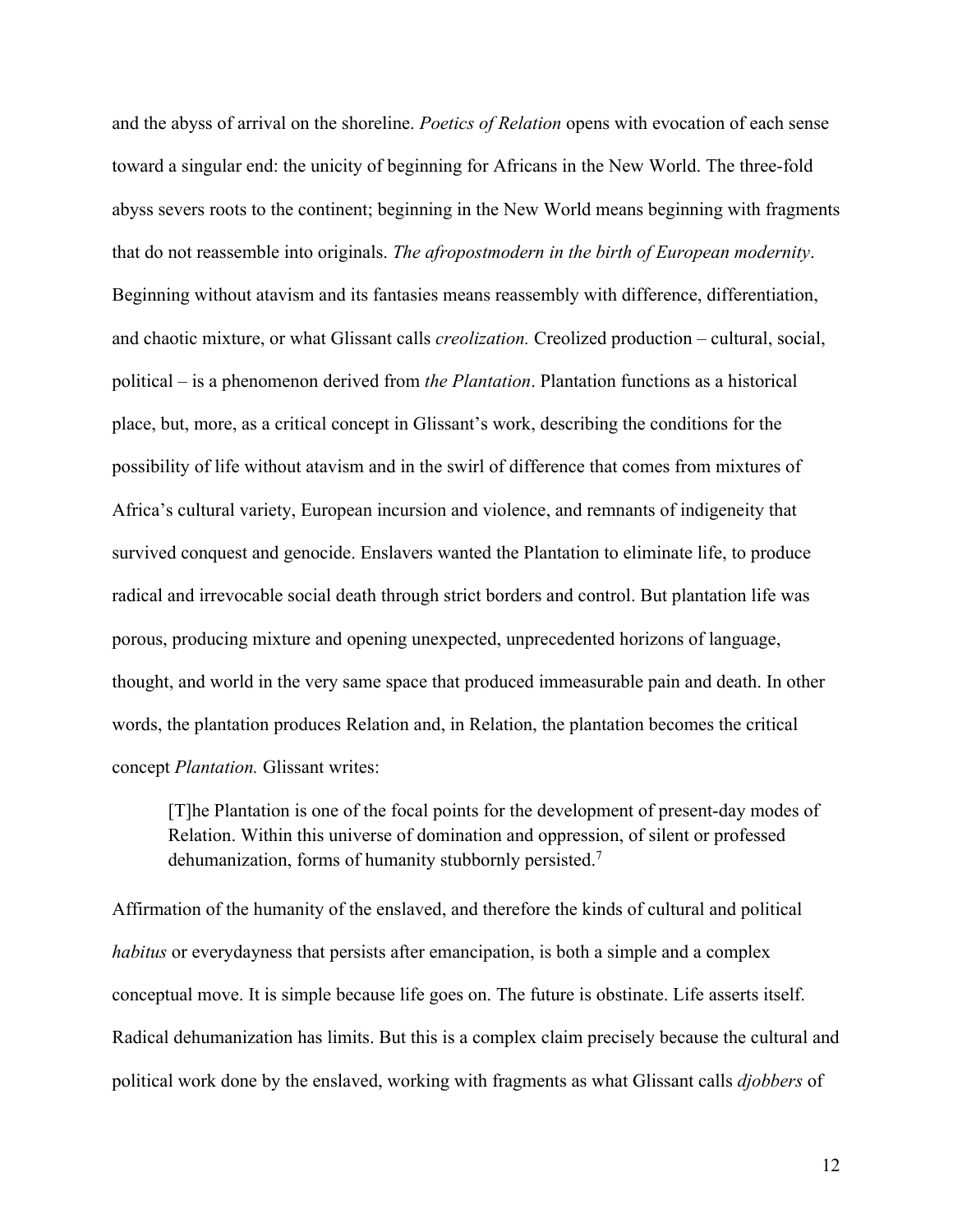the New World, does not reconcile itself with larger narratives about "blackness" or "Africa" or even strong senses of diaspora. Rather, the *djobber* works inside the small place for the sake of *that* life, not a wider sense of racial life and its spirit or a pan-African vision of restored identity. *Contra* Césaire, Glissant's teacher and great poet predecessor, the *djobber*'s indulgence of vernacular life reflects the everydayness of the people in *this place* without reference to other places, ancestral elsewhere, or sites and citations of domination.

Across his poetics, Glissant develops this sensibility and its link to vernaculars of the small place as a form of cultural or poetic *marronage.* Flight, here, is not from the plantation to the remote mountainside as a historical act, but instead a demand that creation reinvent the norms of cultural production in the word and world of the small place. Glissant has plenty critical to say about their deeper commitments, but this is one moment in which he praises the work of Chamoiseau, Raphael Confiant, and Jean Bernabé in *Éloge de la créolité* - the stubborn refusal to move away from the opacity of small places and instead leaning into the fact that creole (language, culture, sociality) has words for all the parts of the world. Not translatable words, and so not words readymade for the world-stage, but instead words specific to the entire world of the small place. Kamau Brathwaite calls this simply, and with a mix of appropriate irony and grandeur, *nation language*. Brathwaite writes:

[L]anguage does really have a role to play here, certainly in the Caribbean. But it is an English that is not the standard, imported, educated English, but that of the submerged, surrealist experience and sensibility, which has always been there and which is now increasingly coming to the surface and influencing the perception of contemporary Caribbean people. It is what I call, as I say, *nation language*. I use the term in contrast to *dialect*...Dialect is the language when you want to make fun of someone...Nation language, on the other hand, is the submerged area of that dialect that is much more closely allied to the African aspect of experience in the Caribbean. It may be in English, but often it is in an English which is like a howl, or a shout, or a machine-gun, or the wind, or a wave. It is also like the blues.<sup>8</sup>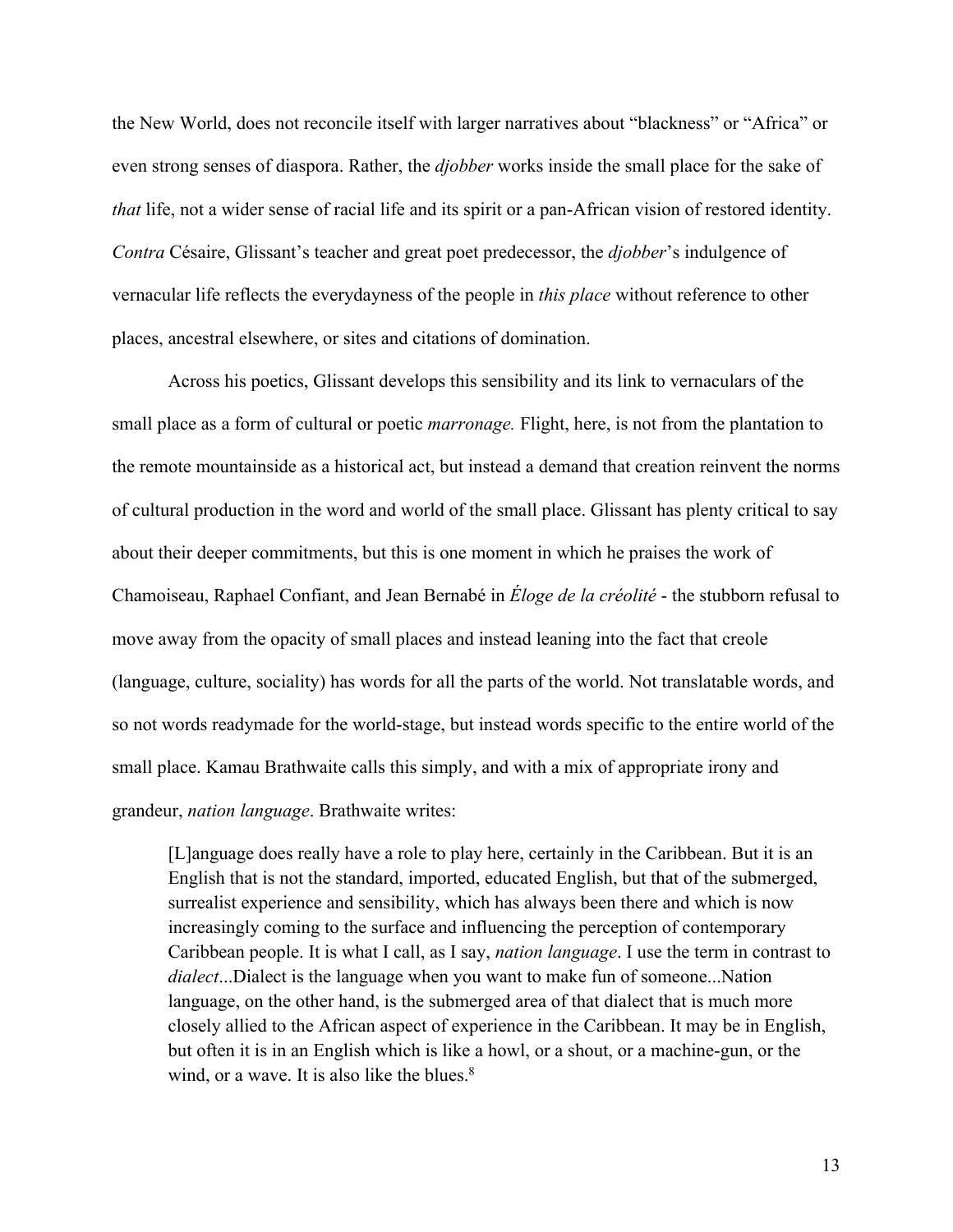Like the blues, like Africa in the Caribbean – the language of the *djobber* now become linguist and grammarian. If small places distinguish themselves in language and language is thought and being – Fanon's insight, put to work as a form of afropessimism – and small places reserve the right to name themselves whole unto themselves, then Brathwaite's phrase is entirely appropriate. Vernacularity is world-making, world sustains a people, a people make a nation in language. Small places are fecund.

We see this in a number of other thinkers and emerging critical black Atlantic debates and dissents, including figures like Ngugi wa'Thiongo, Ralph Ellison, Zora Neale Hurston, Albert Murray, and others. I am thinking in particular of the argument in *Decolonizing the Mind* for Kikuyu language theater written to and performed in particular places: the village, evoking its life, sounded in its vernacular, without prioritizing or foregrounding the possibility of translation. Or Hurston's peculiar blend of anthropology and fiction writing that draws on her aesthetic theory in the 1934 essay "Characteristics of Negro Expression," an essay that documents the sounds and rhythms of African American life for the sake of articulating a world, rather than eliding the opacity of those sounds and rhythms. The blues aesthetic that structures a novel like *Invisible Man* and gives life to the lower frequencies or that informs the cultural politics of Murray, Baldwin, and even aspects of Richard Wright's work. Each in their own way moves into opaque worlds without the imperative of translation and translatability, opting instead for the world *as it already functions as a space of life.* That movement speaks against the command to make general, to make a part of a global stage and its standards for comparison. These sorts of debates and emerging critical responses to large-picture inquiries, imperatives, and aspirations return us to the motif I noted at the outset, Chamoiseau's notion of writing in order to avoid genocide. What is at stake in that writing? What form does genocide take? And what or how can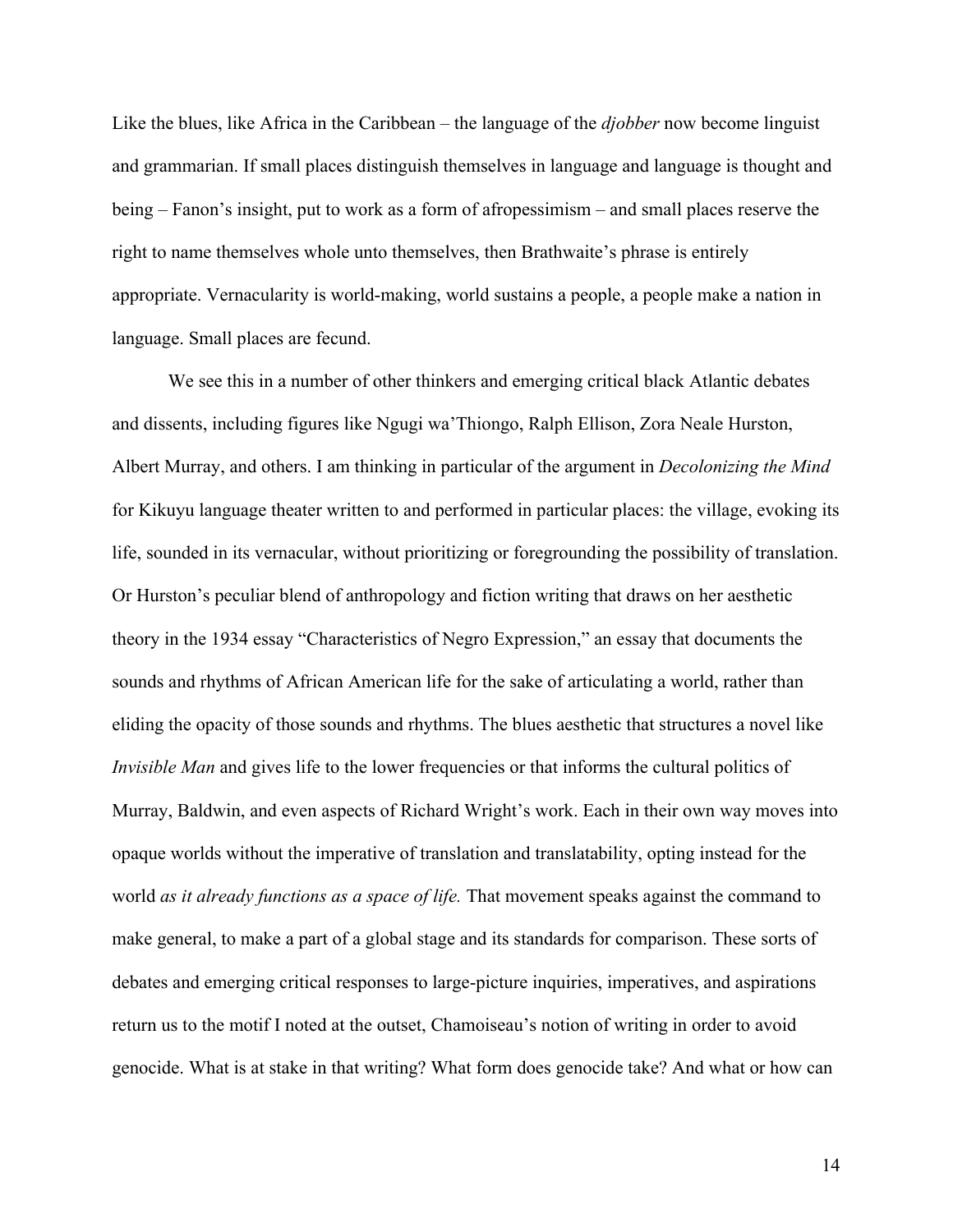writing be undertaken that says yes to life, that makes life fecund *without* appeal to the worldstage and its cognates?

Glissant's appeal to opacity, both as necessity and as an epistemological feature of small places, is an important critical frame. Opacity defends, as a right and as critical theory, the radical particularity and specificity of the small place, underscoring the fecundity of one's here that is always another's elsewhere. Opacity describes what is already there; it is no invention or supervening ethico-political structure. And opacity refuses the compulsion to translate, to comprehend – something that Glissant notes, playing on the French verb *comprendre,* is always linked to forms of seizing and taking as one's own (*prendre*). The small place, then, when understood as a critical site of cultural production and world-making, has its own kind of doublesession. In the very same gesture that produces culture and world, setting roots (rhizomatic, always), there is the return of that specificity and radical singularity to the fantasies of the worldstage and metanarrative of comparative space. If the metanarrative of comparative space sets particular achievements and expressive traditions in relation to a measure, then we can see the radical collective-singularity of small places, asserting their rights to opacity, as a supplement and interruption of the world-stage. That is, the small place performs deconstructive work against hegemony, not as an alternative story or companion narrative, but as a story against the idea of story – a mixed place that does not resolve. A history that is not History. A story that is not a global epic. One can think here of Derek Walcott's Nobel lecture "The Antilles: Fragments of Epic Memory," in which the poet argues *for* the reality of place and its idiosyncracies – Felicity and its sigh – and against any and all ideas of History. Such an argument affirms the opacity of New World formations, removing the very idea of measure, which in turn neutralizes the sort of melancholy that haunts the work of Césaire, Fanon, and most emphatically V.S.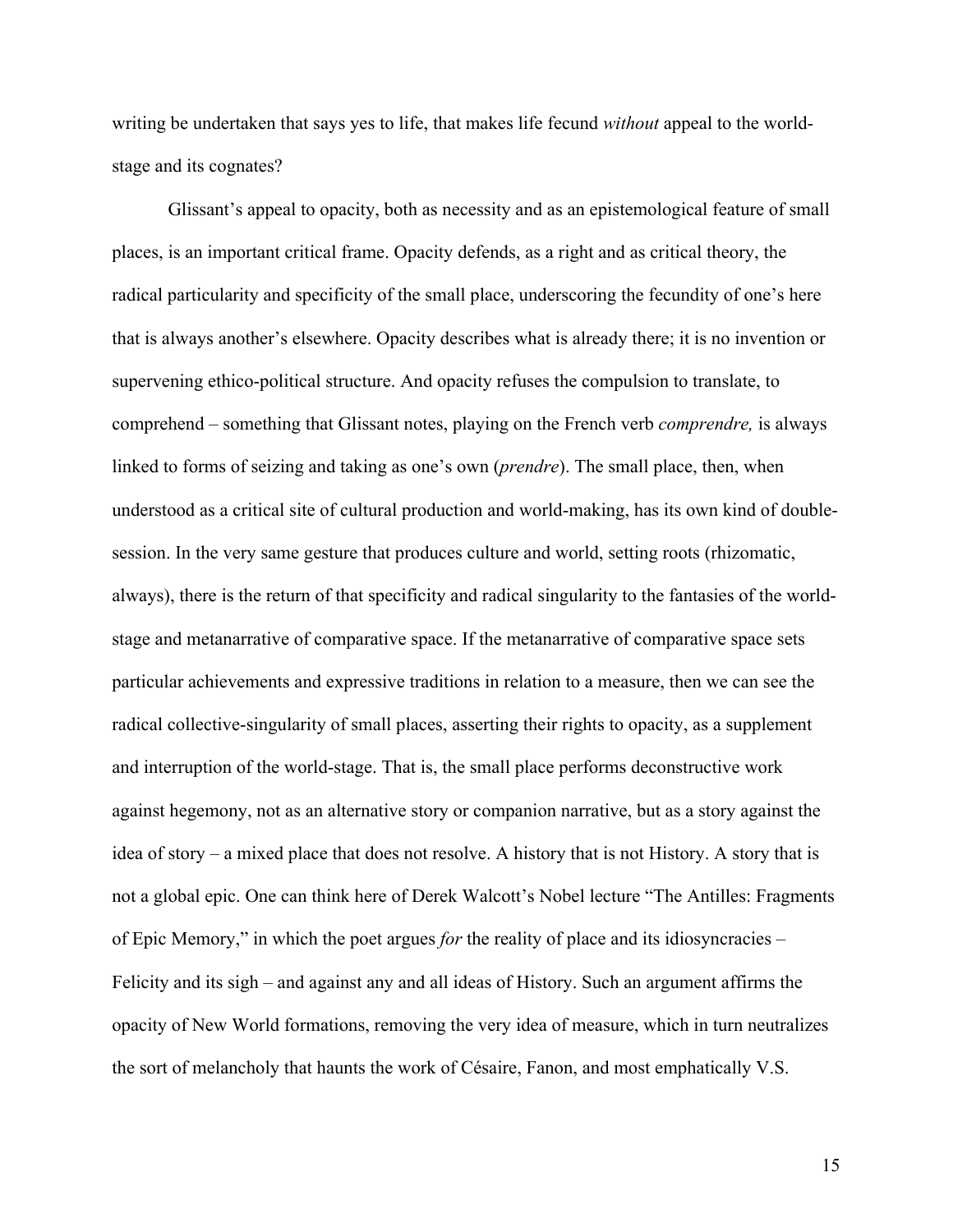Naipaul (if we stay in a Caribbean register). Without melancholy, there is the pleasure and depth of *this place,* a place that refers to no other place beyond itself, not only satisfied with but ecstatic within the rhizomatic swirl of making worlds, making place, and making subjects of that world and place. As Ellison and Murray remind us, always, the blues is not mourning or supplication. The blues is music for fighting, fucking, drinking, courtship, rage, romance, laughter, and every other affect that attends to being human in the small place that makes you.

What would it mean, then, to adopt this sort of thinking about space, time, place, and world as a kind of first philosophy? First philosophy, that is, as a foundational set of ethics, politics, and aesthetics that sees, rather than explains away, the ontology and epistemology made in vernacular cultural traditions, modes of expression, Being and knowing as creolized, as becoming. Against being and Being, in the name of a radical becoming in what Glissant calls Relation, in what Walcott calls the long, drawn out sigh, and in what Chamoiseau dramatizes as writing against genocide. For the world-stage and its sense of measure, the comparative space it glamorizes and makes into its own kind of first philosophy, compelling the subaltern to *aspire*  and *desire* participation in such a space, is a kind of genocidal threat. The threat takes the form of the demand and compulsion: *explain yourself and make yourself transparent to others*. The *prendre* in *comprendre.* Refusing that in the name of creolization, opacity, and vernacularity is survival and revolution. It is also deconstructive, supplementing empire to the end of empire's demise, in the name of life itself, the refusal to die and the refusal of apocalypse. *We are already enough*. Thus begins an appreciation of the end of the world that has already happened. There is no pure future. Or, at least we do not need it. We need, instead, the small place and its opaque epistemology and ontology without exoticism. Fecundity of the small place as the future of Black study.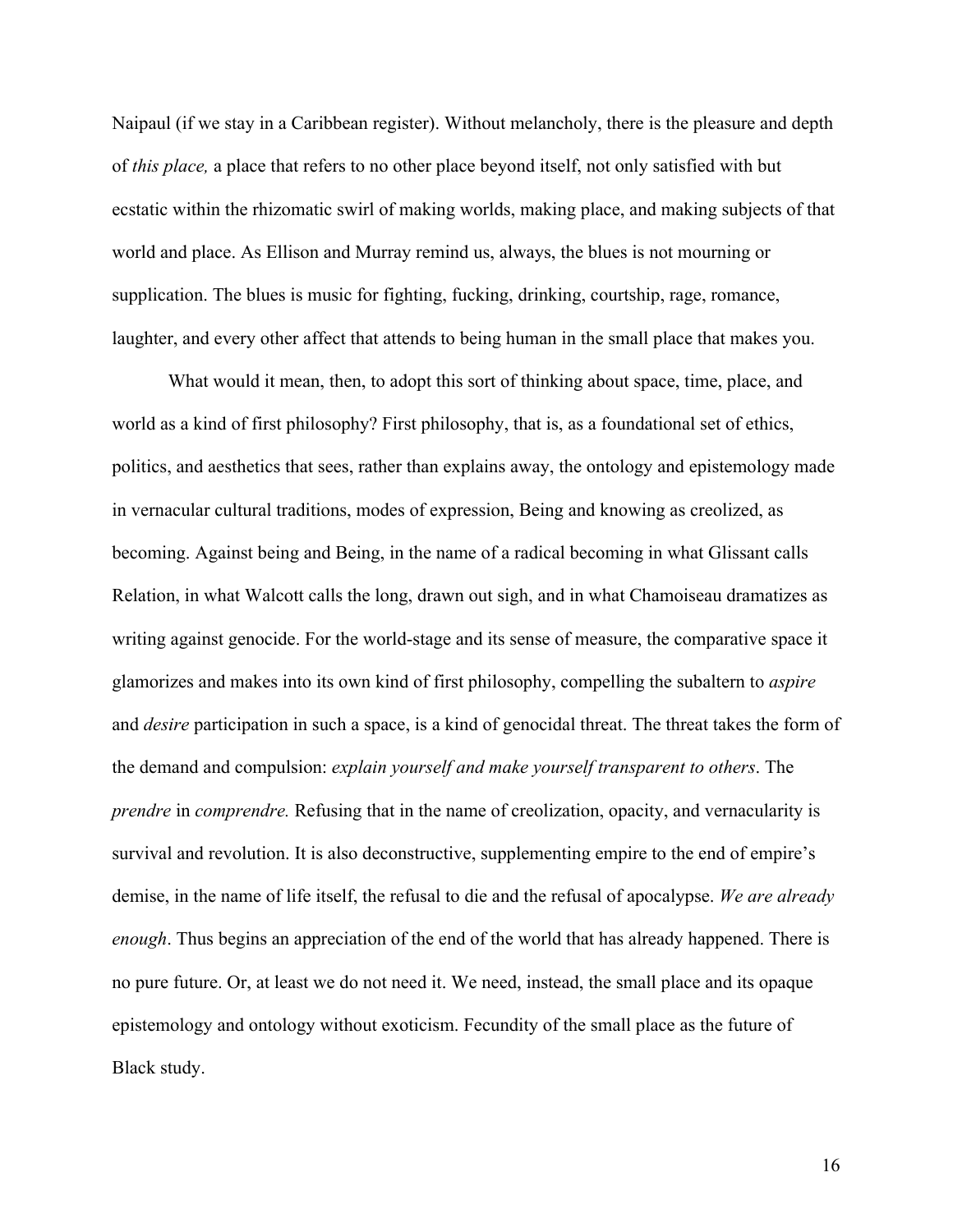One of the more aggressive critiques of the institutionalization of Black Studies or what has come to be called, more commonly, Africana Studies is that making a department, field of study, and therefore institutional academic presence neutralizes and neuters the study of Black life. Institutions are not radical. Institutions are, like the state in Louis Althusser's famous "Ideology and Ideological State Apparatuses" essay, largely dedicated to reproducing themselves. And in that reproduction, an emerging field, like any established field, draws on the principles and values of a given milieu of production and reproduction: neoliberal in funding, conciliatory in situating itself in relation to extant disciplines, structures, and forms of knowledge production.

I am less interested here in funding and relationships to long-time disciplines and area studies; it strikes me that there are as many stories about those relations as there are scholars in the field. What interests me is how disputes within Africana Studies reproduce or interrupt the ante-chamber of conventional kinds of knowledge production. How does the larger stage of inquiry, whether Du Bois' modernist estimation of the future of "the Negro" or the politically radical, culturally innovative (or conservative) iterations of Pan-Africanism, Afrocentrism, and the like, reproduce a sense of what *counts* and what *ought to be valued* as the outcome of a field or mode of inquiry? That is, how are differences in content, in the end, really just varieties of one and the same form of producing legitimate knowledge – establishing, then deploying and policing such boundaries – rather than radical interventions in how we conceive knowing, being, and sociality? Something very important is at stake for Africana theory in these questions.

Let me turn to a canonical work in order to spell out a series of decisions one makes as a reader and how those decisions presuppose, then reproduce, specific norms of knowledge

III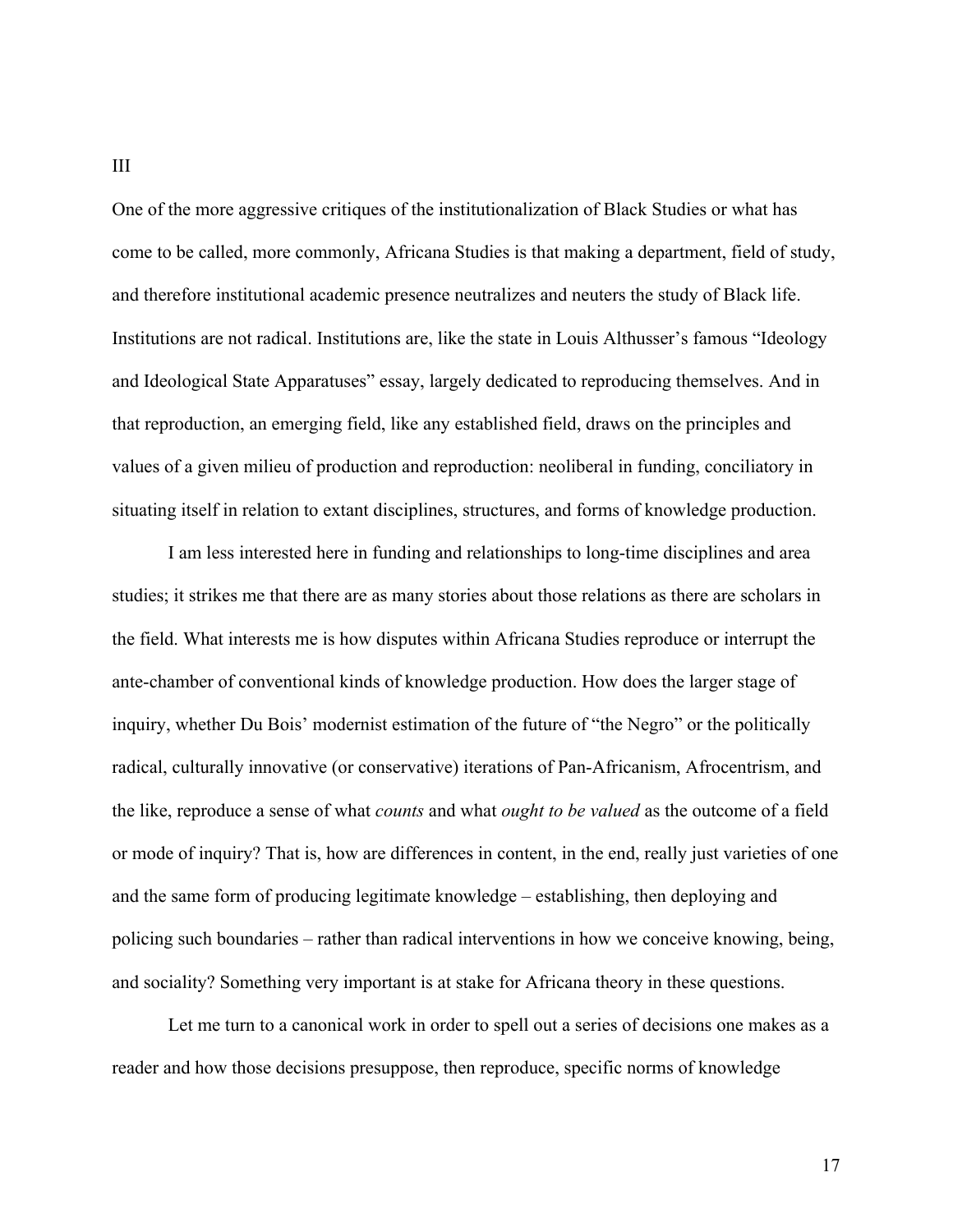production. Du Bois' *Souls of Black Folk* is a cornerstone of African American thought, a piece without which the tradition is all but unimaginable. But whereas for most it is a text defined by either his dispute with Booker T. Washington, spelled out across its most important pages, or the central figures of "the veil," "double consciousness," and "the color line," I would argue that the closing chapter on the Spirituals is what establishes *Souls* as a foundation piece of the *African American* intellectual tradition. This is not to dispute the profundity of Du Bois' insights; he is, after all, an utterly singular thinker in the tradition. But how we frame and theorize the text is paramount. Conventional debates about labor and intellectual life, where we ought to place our priority in thinking through the conditions of social and political progress, or the role of education in narratives of uplift, or the dialectics of self-world relation – these are the standard features of *Souls* and embed the text within larger European and white American debates about selfhood, political ethics, and class relations. Du Bois is an important thinker for this reason, for how he shifts standard European debates into the register of racial prejudice and its effects and affects. However, if we begin with the closing chapter, we reframe the trajectory of the book with the specificity of the experience of the enslaved, the particularities of their expressive life, and how that specificity and particularity has formed a sense of culture and life in/on the interstices of an antiblack world. In other words, we can propose a reading of *Souls* as a book about small places, rather than a twist on broader themes in European theory.

Such an interpretative move, a hermeneutic practice that draws from small places rather than drawing back from them, opens up dimensions of the text that create a sense of tradition. The Spirituals are the birth place or what Glissant called, in the Caribbean context, the wombabyss of the small places that comprise African American memory and history. Spirituals become the sound of what Baldwin calls "black English," tracing sound, figure, and gesture to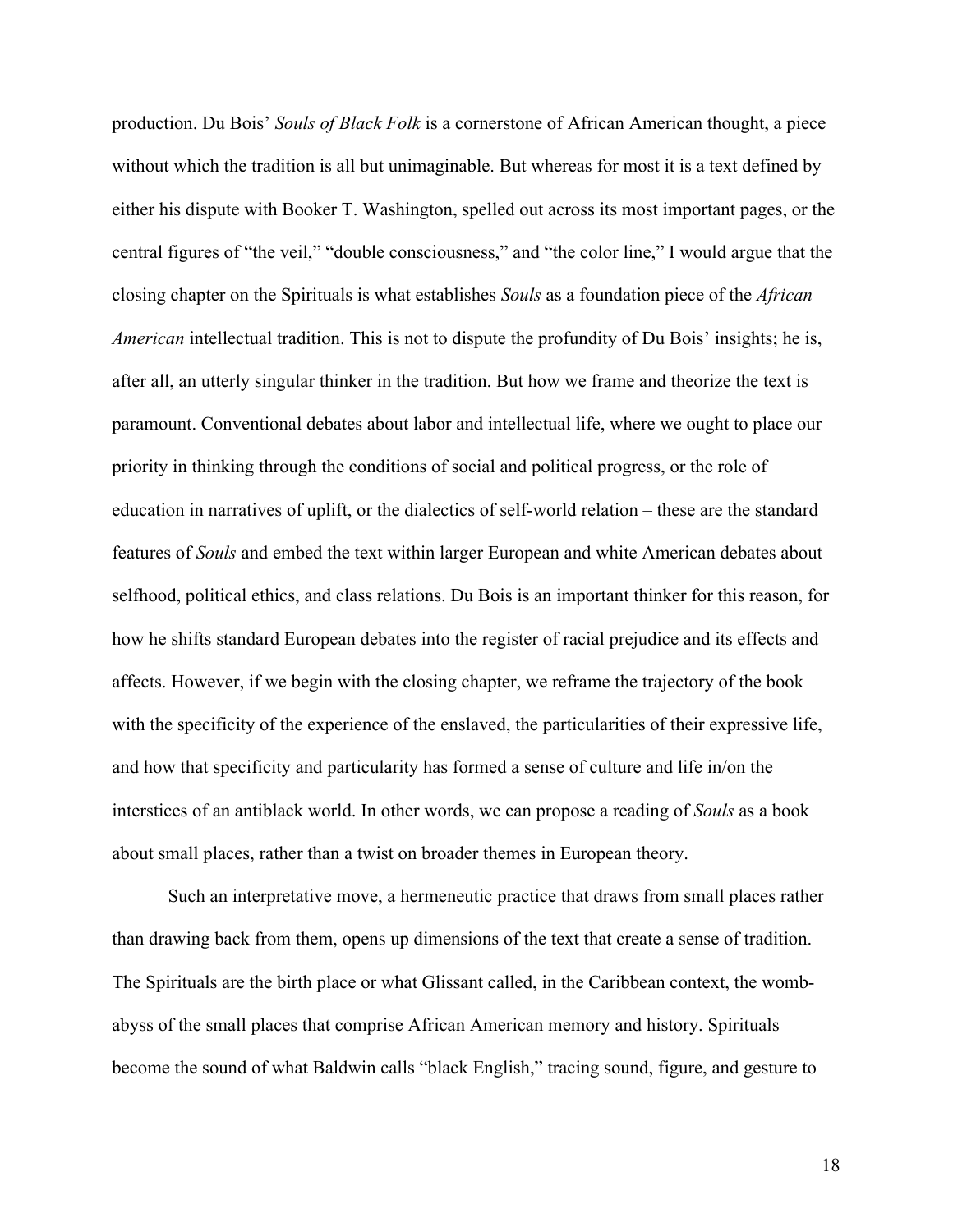"the auction block" and the pain of living amidst such violence.<sup>9</sup> And the sound of blues, that sonic testimony to place and its memories. Working from this insight and its orientation, Albert Murray writes:

[W]hat a case of the blues represents is chaos, entropy, futility, depression, defeat, contention – all of that. Now, to survive you got to have an affirmative attitude toward your possibilities rather than an attitude of defeatism and lamentation…the juke joint is a temple where this rite takes place.<sup>10</sup>

The character of the blues as rite, a "Dionysian" and "fertility" one through and through, underscores the fecundity of suffering in the hands of not only the musical artist, but in the world that artist produces, reproduces, and participates in as a form of life. Ellison extends this insight when he writes that the blues aesthetic, in the person of Bessie Smith, is a religious principle. He writes:

There are levels of time and function involved here, and the blues which might be used in one place as entertainment (as gospel music is now being used in night clubs and on theater stages) might be put to a ritual use in another. Bessie Smith might have been a 'blues queen' to the society at large, but within the tighter Negro community where the blues were part of a total way of life, and a major expression of an attitude toward life, she was a priestess, a celebrant who affirmed the values of the group and man's ability to deal with chaos. $11$ 

The ability to deal with chaos, this closing formulation, is utterly crucial for understanding the condition of the study of Black life in the Americas, as well as, perhaps, colonial and postcolonial Africa. But chaos takes on specific forms, and community or small place responses to that chaos is what gives the study of Black life real substance and complexity.

African American studies, a subset of Africana Theory, is itself a fragmented and varied site of theorization. From the spirituals to the blues and on, to late-twentieth and twenty-first century hip-hop, then, the blues aesthetic describes an arc of cultural formation and identity that is inseparable from the particularities of place: the space of the American south, the time of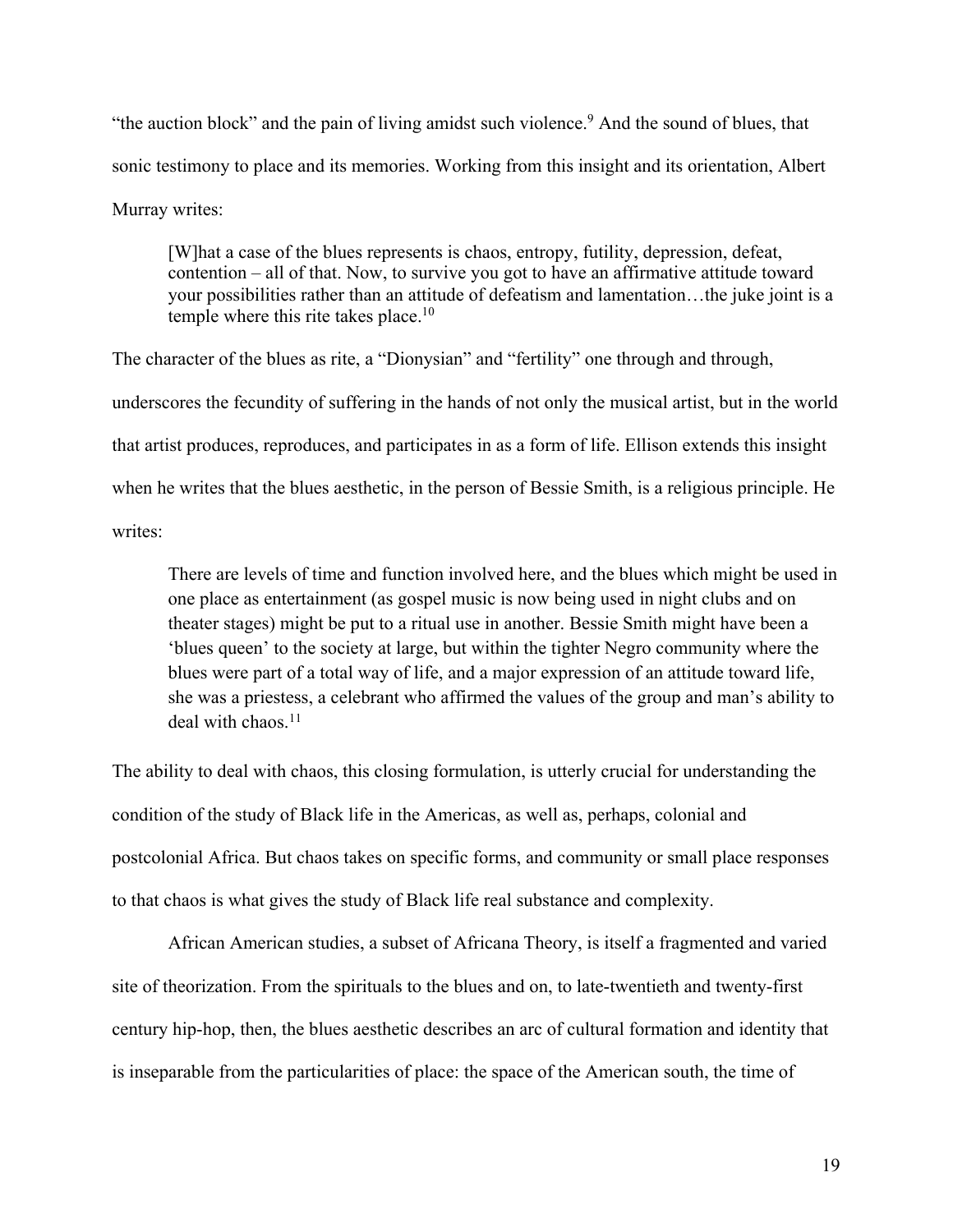slavery and its long shadow, and the creation of expressive life and language that turns on a subtle yet overwhelming vernacular character. Each iteration of expressive life points to place, sometimes broad, but often to subtle small places with nuance, detail, and differing forms of opacity. The subtlety of vernacular lies, again, in the particularities of the situation of the thinkermaker, of the world-making effort of art and artist and community, in the (determinative) sense in which the enslaved, then emancipated but subjugated and precarious, live alongside their oppressor. Double-entendre, lower-frequencies, the cracks and fissures in which life is made. The vernacular forms of life are nevertheless overwhelming, surmounting centuries of effort to erase, silence, obscure, and otherwise lock out African Americans from fully vibrant forms of life. Entropy, yes, and also chaos with the contention against depression and futility. Making life in a small place that overwhelms the possibilities of the one who subjugates and proliferates genocide. This sort of work against the putative center, life that is interstitial and yet entirely life and possibility. It needs no relation to a center. It is rather what Baldwin calls "the relation Negroes bear to one another," a formulation he employs to describe the unicity of the African American tradition *outside the white gaze.*

The turn to small places and the fecundity of their conditions – creolism, vernacularity, the blues aesthetic, just to name a few – draws attention to the facts of Black cultural life in the Americas, emphasizing the limitations or even violence of deficiency models of analysis. The deficiency model imagines Black life under conditions of oppression and unimaginable, transgenerational violence as just that: structured entirely from the inside by the abjection projected by white violence. We see this in so much social science, as well as the anecdote-critic inclusion of Black texts and thinkers as part of the diversification of curricula and research programmes. We also see this in the pessimist strain of the black Atlantic tradition, which has turned the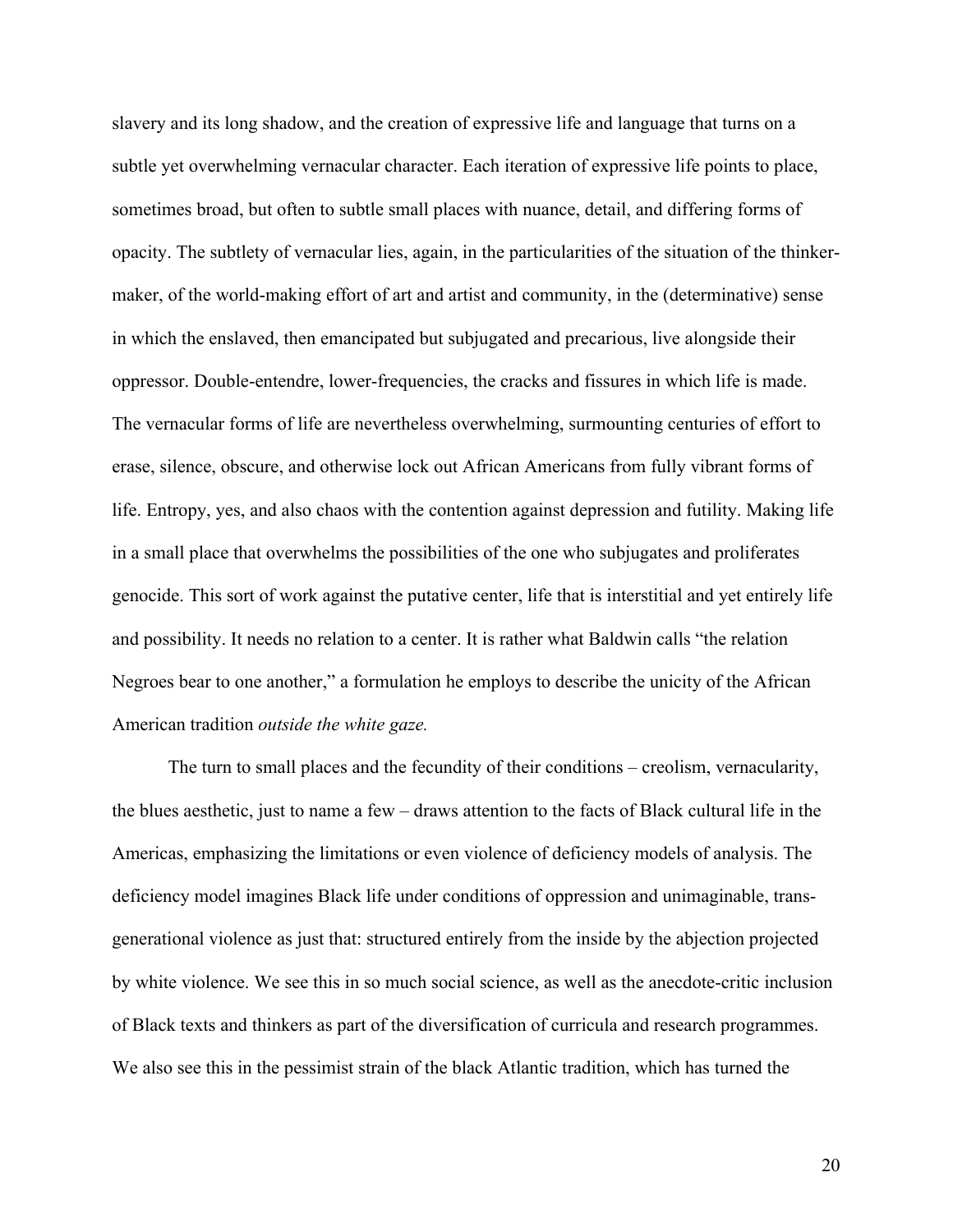literary nihilism of a Richard Wright and speculations of an early Fanon into thumbnail sketches of an ontology and libidinal economy under the rubric of *afropessimism*. In these cases, though, the deficiency model is strangely colonized by notions of the common, of Being as such, and therefore iterations of what used to be called "the world-stage." The turn to small places and the fecundity of their conditions upends that mode of analysis in a shift from fundamental ontology (the common, the world, the *Umwelt* of antiblackness) to regional ontological concerns that generate languages, beliefs, practices, and theorizations that mobilize Black life outside the white gaze – in Baldwin's phrase, "the relation Negroes bear to one another." In that bearing are the components of world-making. In a world-made outside the white gaze, small places emerge as not only forms of resistance, disruption, and the unassimilable (they are surely that), but also, and most emphatically, as entire worlds of meaning, significance, and *life*.

It would be enough to leave it at that. But there is short, final bit to say.

Small places are fecund and speak back to empire and imperial notions with the assertion of *place* – the particularity and peculiarity of time, memory, and space. "[T]he land of our forefather's exile had been made, by that travail, our home," as Baldwin puts it in "Princes and Powers."<sup>12</sup> In this quick, even off-handed, yet transformative statement, Baldwin restarts a conversation about identity that effectively de-centers and de-structures the work of empire – even on questions of diaspora. The travail that makes home, that work and existential effort that reconfigures space across memorial and historical time, speaks back to empire by asking what sort of work empire has done to make land into home, a conventional, though always radical, insight drawn from the lordship and bondage chapter of Hegel's *Phenomenology of Spirit*: through his work, the bondsman captures a sense of identity that the lord cannot claim. Namely, a connection to place.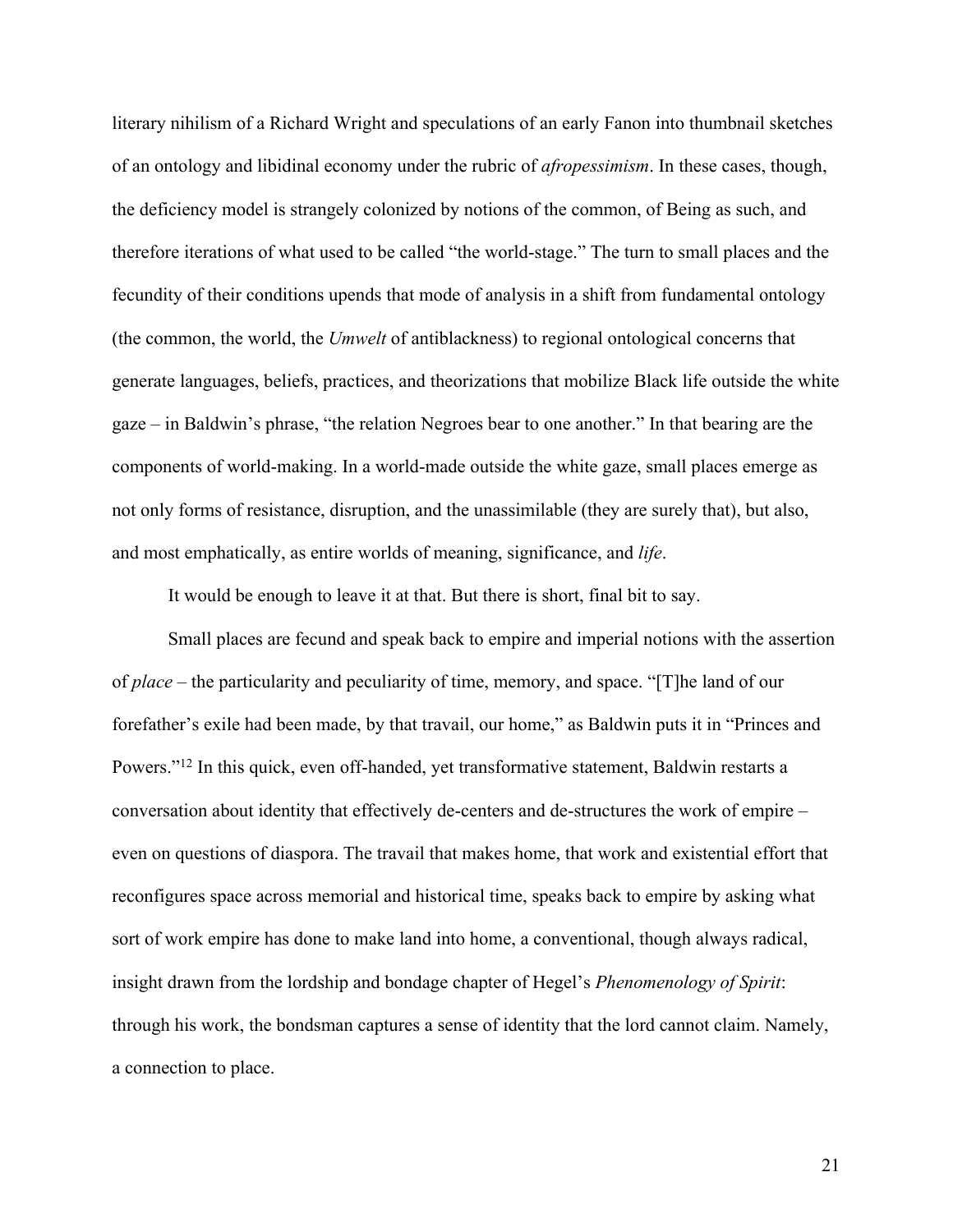The decolonial work here is worth noting. In theorizing the function of small places in cultural formation and the labors of identity- and world-making, we move away from the long shadow of empire in languages of domination (Eurocentrism, white nationalism, white identity and politics) and languages of liberation (diaspora, remnants of racial essentialism, nationalisms of all sorts), not to establish a new center or cluster of centers – the fantasy of reversed and inverted forms of nationalism), but instead to contest the idea of center itself. Small places do not refer to anything other than themselves. This is the ethical and epistemological work of opacity. In that particular form of *kath auto*, as it were, every place is revealed to be a small place and the very notion of a center or a pure culture is self-aggrandizing, chauvinistic myth-making. We here arrive at one of Antonio Benítez-Rojo's great insights from *The Repeating Island,* namely that every culture is syncretic, there are no single roots, and what makes cultural production interesting is the dynamic of response to the component parts of syncretic work. And so in the wake of the decolonial work of de-centering, uprooting the explicit and implicit work of empire, we are returned again to the question of influence. Small places are not atomistic sites or cultural entities. Rather, every site and cultural entity emerges from syncretic work in the past that, when calibrated for identity and nation formation, becomes singular, unique, and to some extent unifying. So, how do we think about the dynamics of influence and confluence in a decolonial register? Again, Glissant: the thought of *tout-monde.* Perhaps in a twist on his phrasing, recalling Derrida's refrain *tout autre est tout autre*, we can say it: *tout monde est tout-monde*.

John E. Drabinski University of Maryland

<sup>1</sup> Patrick Chamoiseau, *School Days,* trs. Linda Coverdale (Lincoln: University of Nebraska Press, 1997), 21.